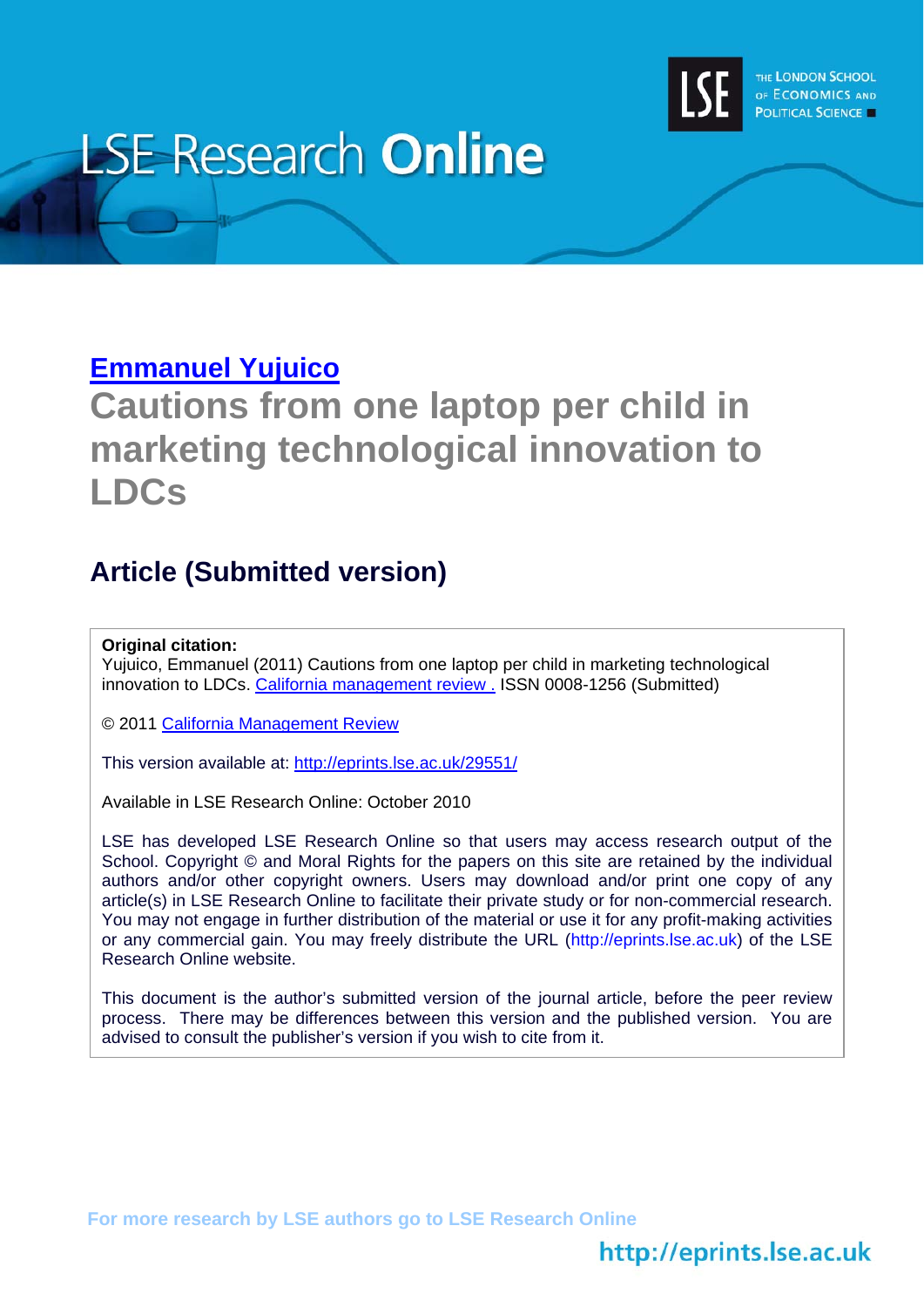# **Cautions from One Laptop Per Child in Marketing Technological Innovation to LDCs**

If the criterion for success was admiration for an innovative concept, the One Laptop Per Child (OLPC) project would be an unqualified triumph. The project, which sought to put laptop computers into the hands of tens of millions of children in the developing world, attracted early funding from Google, AMD, and News Corporation and won numerous design awards. However, if the criterion was achieving its sales goals, the project would have to be judged a failure, despite some recent glimmers of progress. In 2005, Nicolas Negroponte, the MIT professor who initiated OLPC, predicted that 150 million of its pioneering XO-1 machines would be shipped annually by  $2007<sup>1</sup>$  But midway through 2010, only about 1.6 million of them had been deployed to their intended recipients in less developed countries  $(LDCs)<sup>2</sup>$ 

The discrepancy between the goals of OLPC management and their actual accomplishments provides an opportunity to analyze the particular challenges of propagating information and communication technologies for development (ICT4D). Although the OLPC initiative offered an innovative product, an unusually well-publicized launch, a technologically sophisticated design team, and a product assumed to be widely needed, it nonetheless failed to achieve its ambitious goals when it met its intended market. Our main argument is that OLPC's disappointing outcomes have occurred because its marketing in the broadest sense, including the product itself, did not effectively match the purchasing priorities of its intended customers: governments in developing nations.

Our analysis of this failure, which OLPC may yet reverse, is intended to help managers leverage other innovations in emerging markets with greater success. The analysis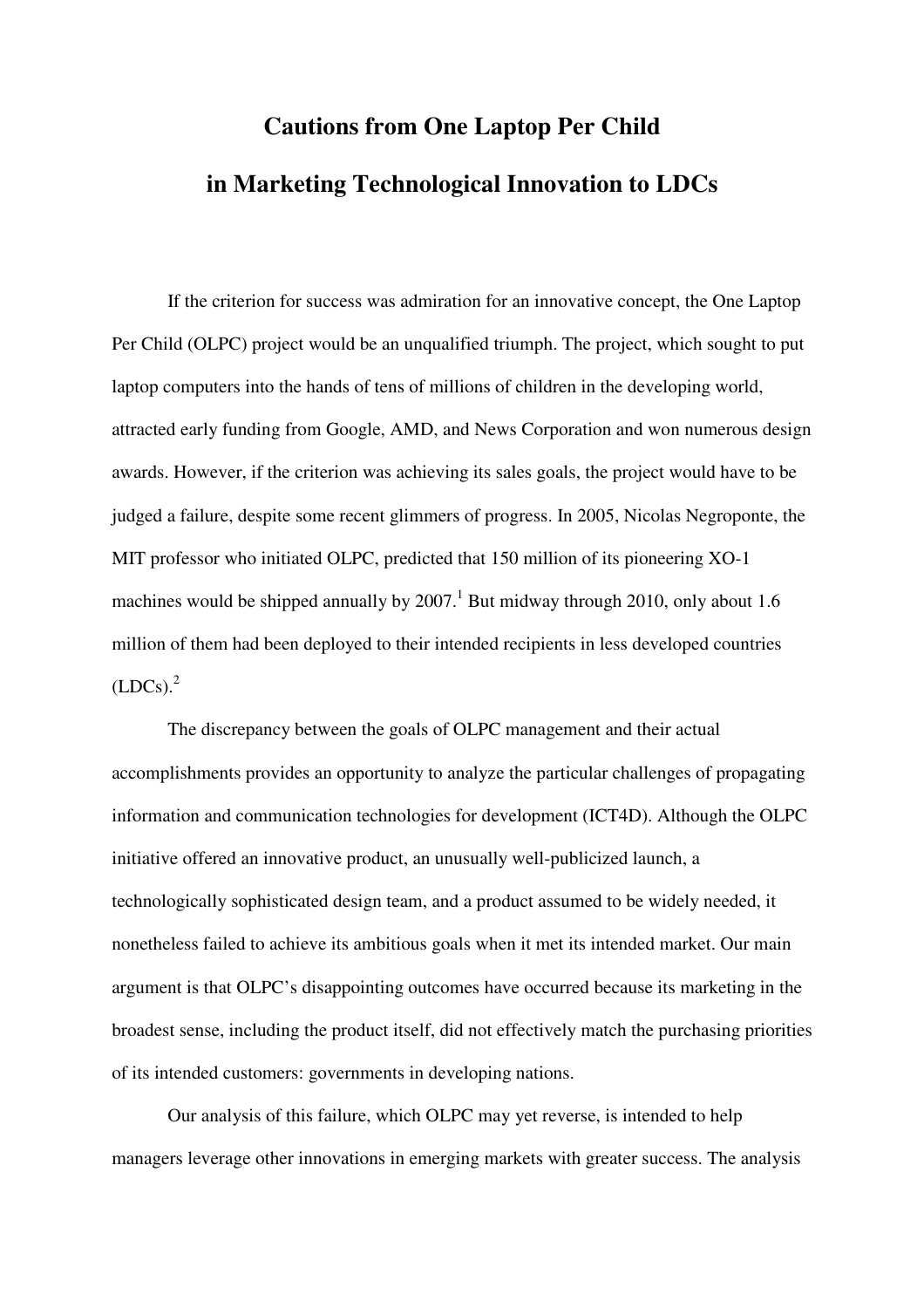draws principally from secondary sources, primarily interviews with and writings by experts in education and development, representatives of governments that have been asked to purchase OLPC, and individuals formerly affiliated with the project. We also examined OLPC Foundation financial statements.

We first describe the laptop product itself, its intended markets, and the incompatibility of first-stage OLPC marketing efforts with a model of purchasing criteria employed by the potential customers, LDC governments. We then discuss what OLPC management experienced and others can learn concerning the marketing of innovations internationally, particularly in developing nations. We conclude by offering strategic alternatives that might have provided, or still might provide, better results for OLPC and for other innovators. These alternatives include working with an innovator's value net of customers, suppliers, complementary organizations, and even competitors.

#### **Tracing OLPC's Lineage**

 OLPC is a non-profit foundation established in 2005 "to stimulate grassroots initiatives to enhance and sustain over time the effectiveness of laptops as learning tools for children living in lesser-developed countries."<sup>3</sup> That mission grew out of the experience and priorities of the foundation's chairman, Professor Nicholas Negroponte. In 1982 he had collaborated with an MIT colleague, Seymour Papert, and with the French government to introduce Apple II computers and the LOGO programming language in Senegal. The vehicle for this introduction, a short-lived World Center for Information and Human Resources, was meant to be free of commercial, political, and national interests.<sup>4</sup>

Rising popularity of the personal computer and the Internet set the background for Negroponte to establish himself as a digital visionary through the 1980s and 1990s via columns and books. However, he again ventured into computer deployment in 2001, in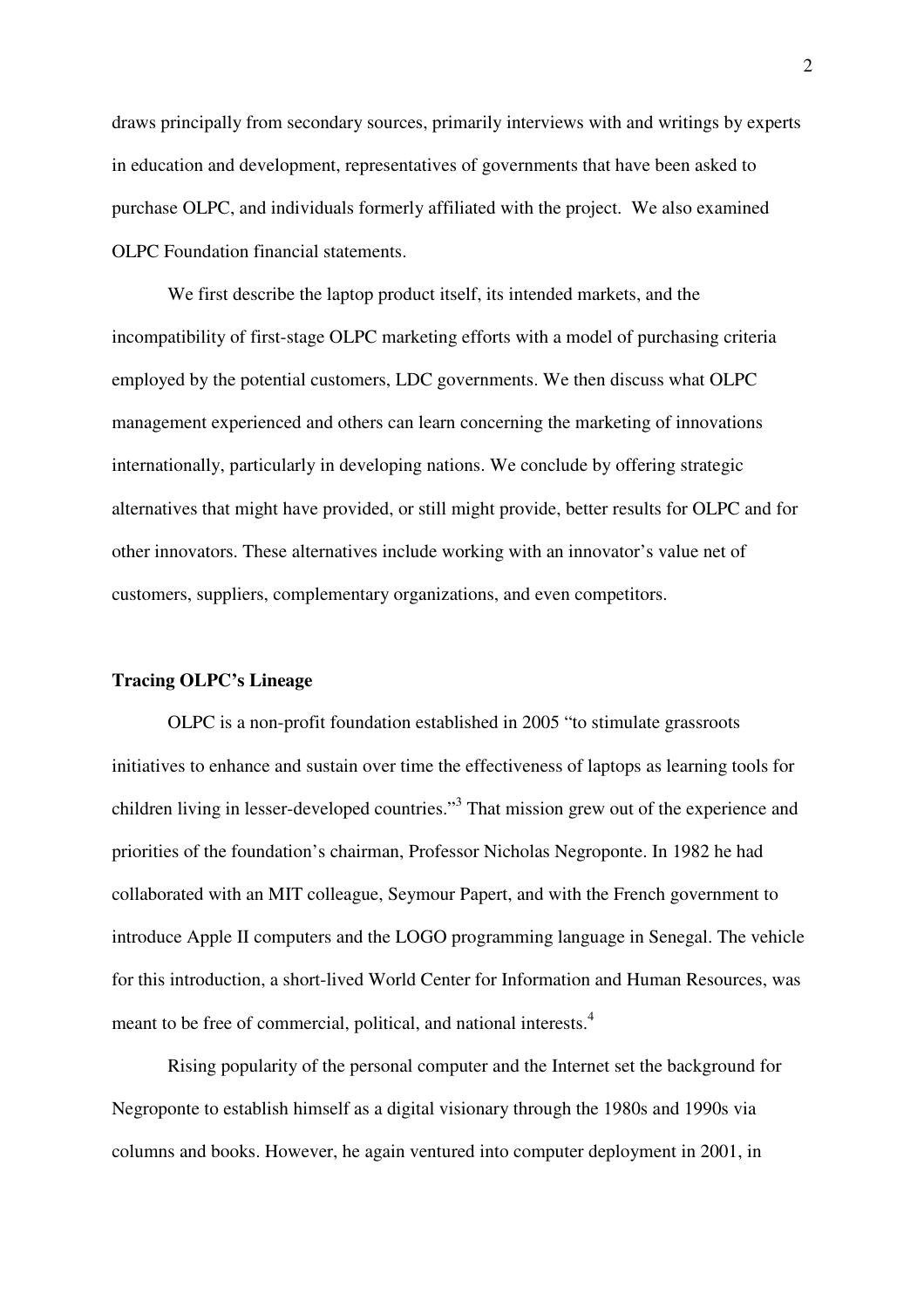Reaksmey, Cambodia, an area lacking either electricity or Internet connectivity. Generators and satellite dishes were provided, and Negroponte believed that this deployment validated his perception that children's interests were piqued by laptops. As a follow-up, Negroponte showed a prototype OLPC laptop at the 2005 Davos World Economic Forum. Then together with U.N. Secretary General Kofi Annan he demonstrated a working unit at the 2005 World Summit on the Information Society in Tunis.

#### **The Product and Its Intended Marketplace**

OLPC envisioned that the governments of LDCs would purchase its laptops in 250,000-unit lots at a cost of \$100 per laptop and distribute them through educational channels. Table 1 summarizes the main features of the machine.

Its Sugar operating system is based on the open-source software Linux rather than the Microsoft Windows operating systems and Intel microprocessors ("Wintel") that dominate personal computing. The machine offers unique hardware and software with breakthrough specifications for energy efficiency, shock resistance, and wireless network connectivity overall, significant innovations.

-----------------------------------

Insert Table 1 about here

**-----------------------------------** 

However, these innovations stem from priorities established by OLPC rather than input from the intended marketplace. Negroponte has expressed disdain for marketing in a manner reminiscent of the Senegalese effort's quest for ideological purity: "…our problems are swimming against very naïve views of education, which mostly come from marketing departments."<sup>5</sup>OLPC also looked down on the educational practices of its potential customers, the governments overseeing educational systems in LDCs. Walter Bender, former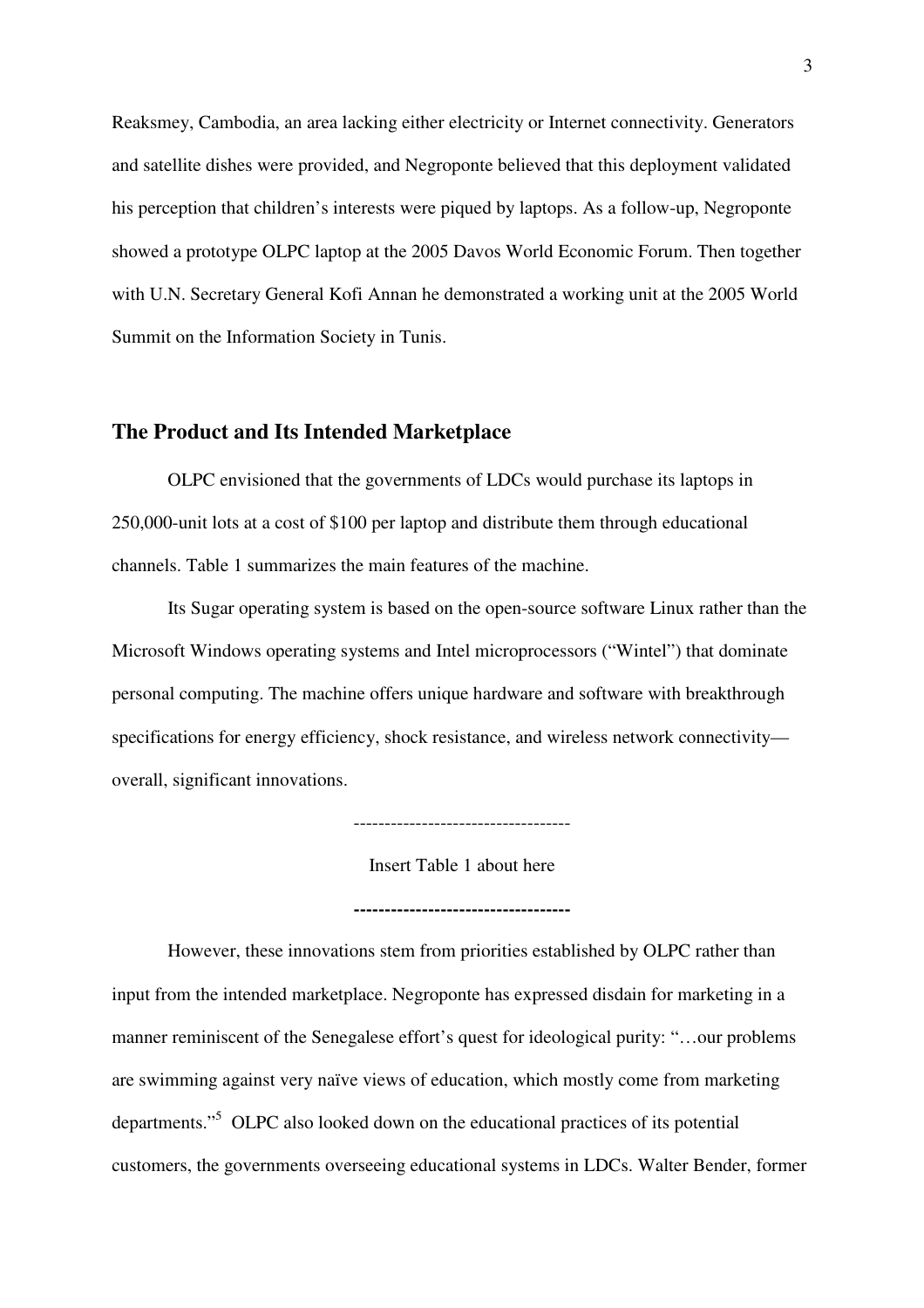OLPC president, is quoted as saying: "We are…advocating change because the [education] system is failing these children. It has not been that processor versus that process or that operating system versus that operating system—it's been small thinking versus big thinking"<sup>6</sup>

#### **5E's and Government Priorities**

Derogating the educational systems of the nations that they hoped to turn into customers was hardly OLPC's only marketing shortcoming. Its management appears to have paid little or no attention to understanding the complex and sometimes contradictory priorities of governmental purchasing. Governments have bought 90% of the OLPC laptops sold.<sup>7</sup> However, they might have bought 90% of a far larger total if OLPC had first developed a model of government criteria for such purchases, then employed that model in product design, pricing, promotion, and distribution.

We therefore present such a model here in Table 2, consisting of five purchase criteria. Four are from a published source intended to guide the spending of public funds: the 4Es of economy, effectiveness, efficiency, and equity.<sup>8</sup> Economy deals with minimizing expenditures, effectiveness with reaching goals, efficiency with maximizing outputs relative to inputs, and equity with fairly distributing the costs and benefits of purchased goods or services.

We added a fifth "E" as an additional characteristic of government purchasing, understandably not listed in published statements but unwise for marketers to ignore. That fifth **"**E" is expectations on the part of government employees, which take two forms. One is the assumption that given the diverse priorities of multiple constituencies, abrupt change is risky.<sup>9</sup> The other may be the assumption that suppliers will enrich those who control purchasing decisions, a practice labeled as corruption by those who analyze its roots.<sup>10</sup>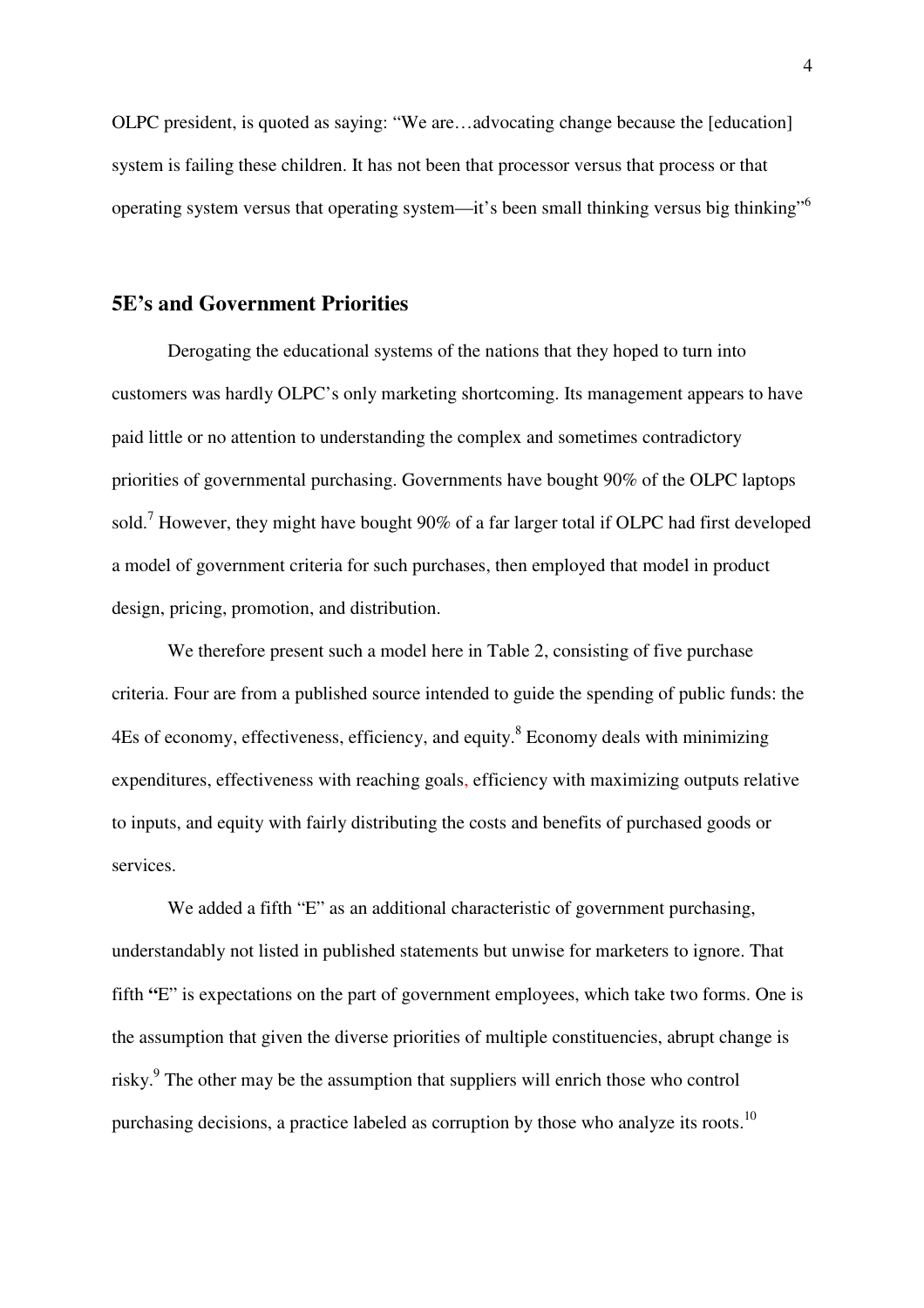#### **Insert Table 2 here**

---------------------------------------

**-------------------------------------** 

Each of these government purchasing criteria, to the extent that they are employed by LDCs, offers an explanation for the OLPC's lackluster performance. Indeed, the unique software, hardware and pedagogical approach associated with the computer appear in many respects to discourage successful marketing. We will outline the specific implications for managers from the early years of OLPC experience, the mismatch between product and marketplace, then move on to more recent product adaptations.

#### **Economy Involves Total Cost Over Time**

Economy as a criterion for LDC government purchasing will be considered first. The initial \$100 price of the OLPC laptop placed large orders beyond the means of most developing countries for which it was intended, but that was not the only cost issue. OLPC's Linux-based "open source" operating system, Sugar, in theory offers advantages of programming flexibility and lower cost. However, the inclusion of an unfamiliar operating system led critics to observe that training could be more costly for those who would maintain the computers and implement related systems than would have been the case with long-tested hardware and software.<sup>11</sup>

Thus, the engineering-driven culture of OLPC failed to match the broad cost concerns—whether valid or not—of governments and education ministries. Then in April of 2007 Microsoft announced in LDCs a \$3 bundle of Windows and Office for school computers that further undermined OLPC's economy claim for Linux-based software.<sup>12</sup>

Total cost recently has delayed or thwarted large proposed OLPC sales. Although the East African Community has announced its aim to provide 30 million of OLPC's \$199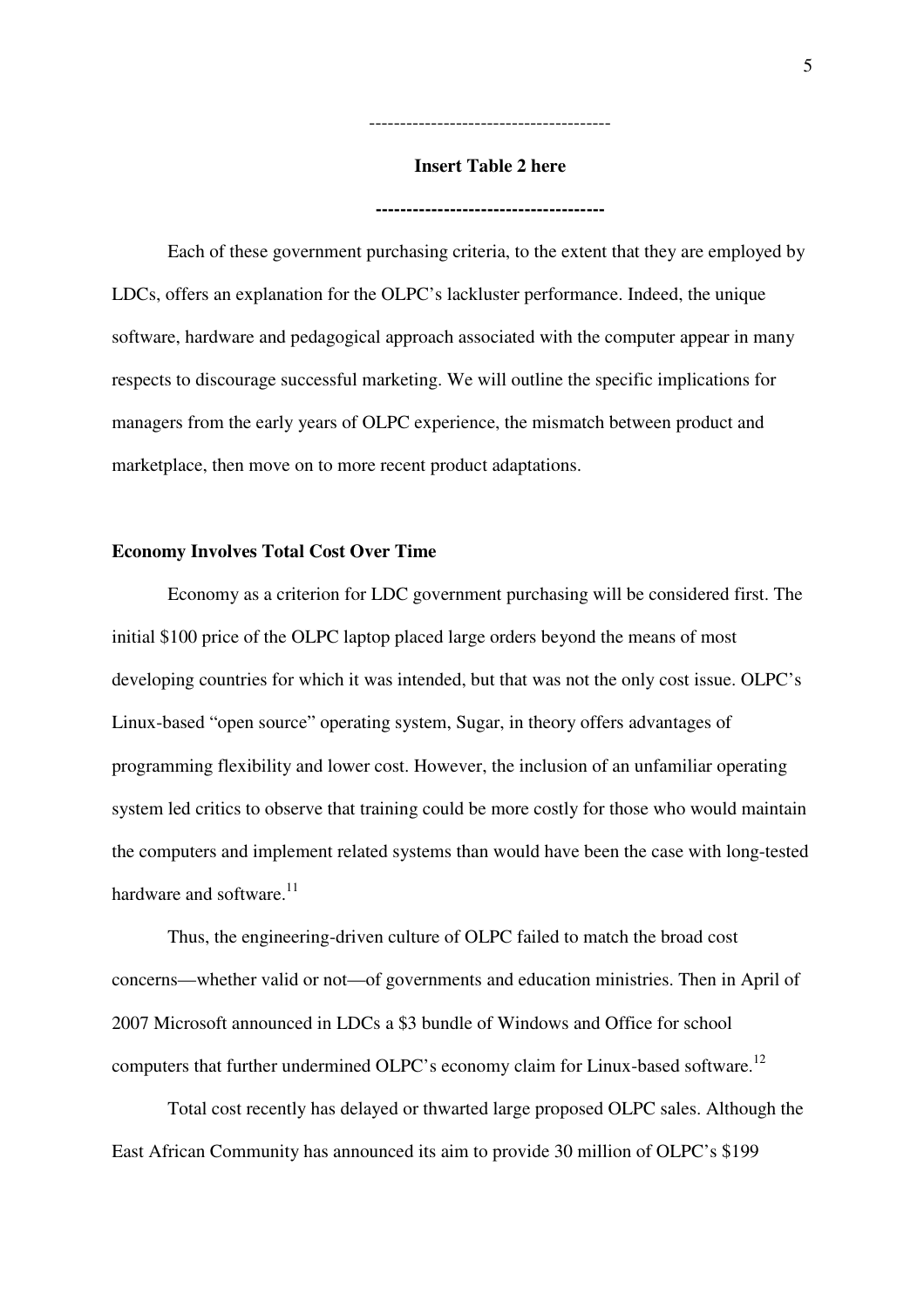laptops to students in its five member nations by 2015, an EAC spokesman notes this "very ambitious" project will require partnerships with other people and institutions to fund the \$6 billion, which it currently lacks.<sup>13</sup> By comparison, EAC's projected budget for fiscal year 2010/11 is slightly below \$60 million, or less than a hundredth of the cost of 30 million OLPCs.<sup>14</sup> Similarly, a partnership with the United Nations Relief and Works Agency to provide XO laptops to a targeted 500,000 Palestinian refugee children by mid-2012 began with a contribution from charitable groups that provided only 3,600 of the targeted number by mid-2010.<sup>15</sup>

#### **Effectiveness is Defined by the Marketplace**

Effectiveness, a second criterion, hinges on what government purchasers perceive to be their goals,<sup>16</sup> presumably for this product a goal of improving education. However, marketing efforts to influence the perception that OLPC deployment would increase educational effectiveness did not occur. To Negroponte, the benefits of OLPC were obvious, and therefore explaining them was unnecessary. He stated:

Then I am to tell you that we are going to very scientifically evaluate this technology, with control groups—giving it to some, giving it to others [sic]. This all is very reasonable until I tell you the technology is electricity, and you say "Wait, you don't have to do that." But you don't have to do that with laptops and learning either.<sup>17</sup>

Consequently, OLPC has not to date marshaled evidence of educational gains from computer usage. For example, only rhetorical arguments, not data, have been provided to support laptop use in Nepal<sup>18</sup> and Ethiopia.<sup>19</sup> Such reliance only on arguments, without supporting data, ignores the fact that the benefits of laptops in meeting educational objectives are by no means universally accepted.

Even in the United States researchers found no performance gains from using math and reading software.<sup>20</sup> Likewise, a randomized experiment in Colombia involving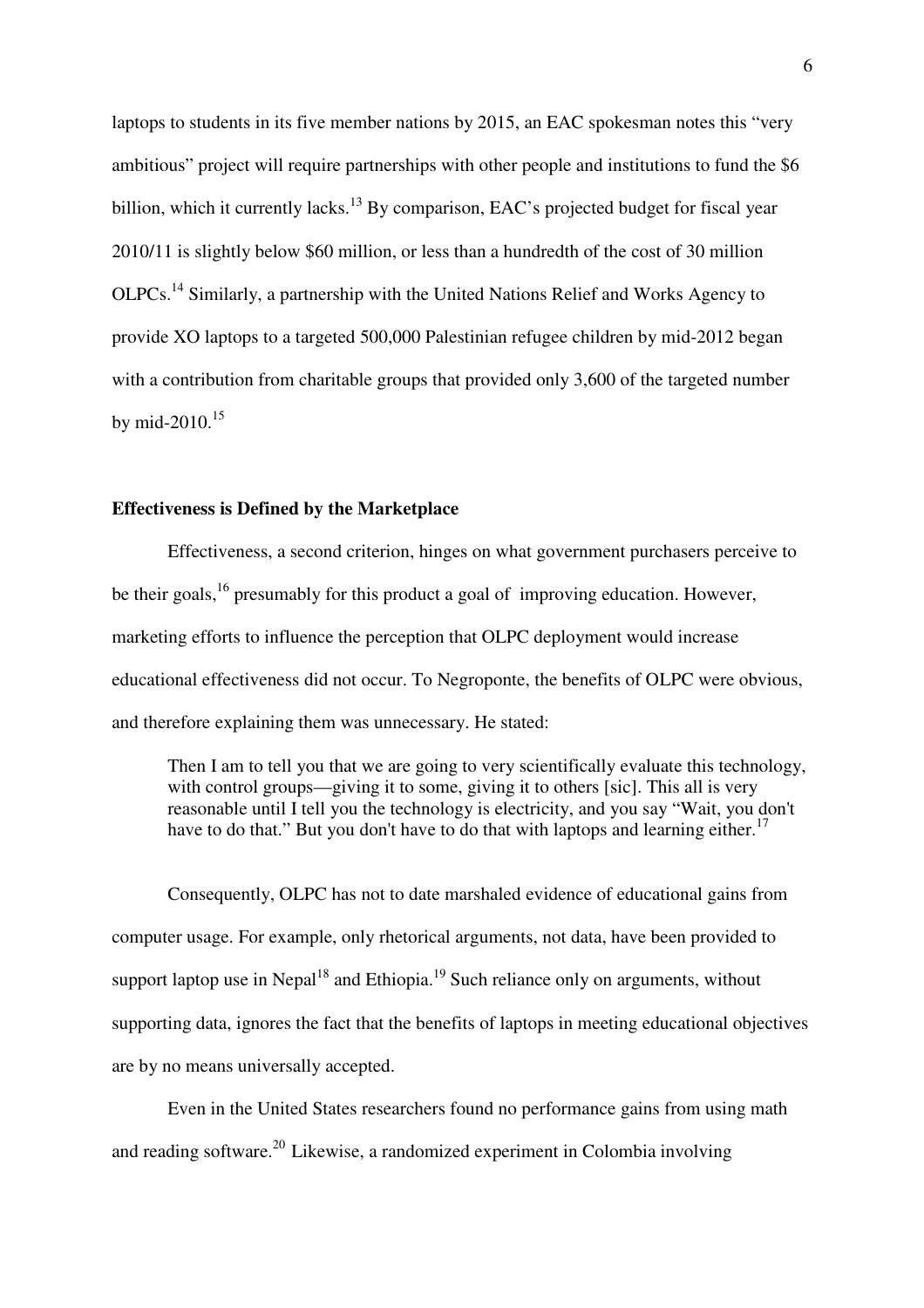computers for language instruction did not show improvements over the control group, largely due to a failure to thoughtfully integrate these computers in the learning process.<sup>21</sup> Meanwhile, a study in Romania found that children in low-income households that bought home computers with €200 vouchers displayed improved computer-related skills, but poorer school grades in math and English as computer use focused on games and came at the expense of doing homework and reading for pleasure.<sup>22</sup>

While OLPC might have suggested pilot programs to governments as an alternative to purchases of 250,000 units, allowing them to track educational outcomes or at least user reactions, no such programs were offered. Doing so might at least have enabled OLPC to suggest changes if results were less than favorable. Consequently, even Peru, which is close to blanket deployment of OLPC laptops, has not demonstrated favorable results that could be promoted elsewhere. That nation's Economic and Social Research Consortium (CIES)—an association of universities and research centers—surveyed disadvantaged southern areas to which OLPC laptops were first deployed, but found no improvement in students' grades or closing the knowledge gap to the national average.<sup>23</sup>

#### **Efficiency: Evaluated Based on Perceived Competition**

Was OLPC perceived as delivering the greatest benefit for what the government in an LDC would need to pay? Efficiency is the criterion that comes into play here. Given the absence of demonstrated educational outcomes by OLPC vendors, their laptops have been viewed as competing with all other tools of poverty reduction and sustainable development. While institutions like the World Bank<sup>24</sup> express a need to bridge the digital divide, the paucity of evidence supporting computer usage has left OLPC vulnerable to criticism on two fronts.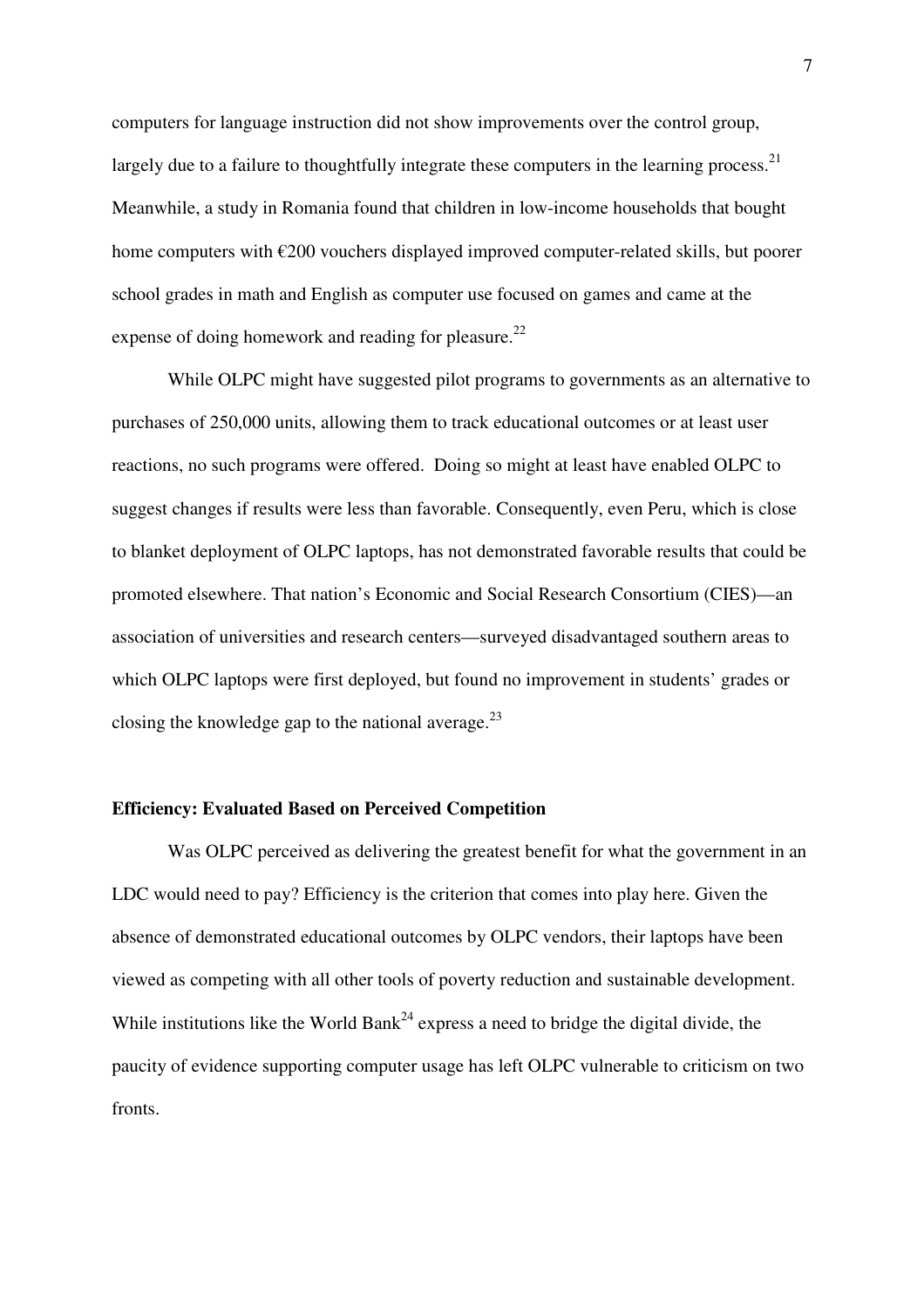First, public funds and aid may be better spent on standard educational fare such as building classrooms, training teachers, and purchasing textbooks. Such investments may well be less prone to obsolescence. Second, expenditures to improve education outcomes may better focus on more immediate challenges of poverty alleviation including hunger, illness, homelessness, and the like.<sup>25</sup> For instance, parasitic worm infections afflict two billion people, disproportionately, poor children. Deworming medication that costs 50 cents in Kenya and \$4 in India per student per year has been found to increase school enrollment rates by 20% and 25%, respectively.<sup>26</sup> Others concerned about school attendance in LDCs report the use of technology in a different manner: teacher absence in Udaipur, India was halved after asking teachers to take date-stamped pictures of themselves with schoolchildren to obtain pay, an innovation that cost \$6 per child per year to administer. $27$ 

In addition, OLPC has faced industry-specific competition for government funds. Once OLPC designers eschewed Microsoft and Intel products, it should not have been surprising that Microsoft's \$3 Windows bundle and Intel's Classmate laptop were introduced during OLPC's infancy.<sup>28</sup> The launch of Classmate is noteworthy, since Intel had never previously sold entire computers, but only components.

OLPC is hard-pressed to compete successfully with companies that offer name recognition, customer support, plus a vast number of readily available "Wintel" peripherals and software. Many governments may perceive that if students use this prevalent technology they will qualify later for jobs. However, OLPC laptops were designed not to appeal to governmental paying customers who would focus on these considerations, but to appeal to children.

Furthermore, concerns may have arisen among potential governmental buyers concerning the laptop product category itself. As its name suggests, OLPC's format tends to discourage use by multiple students, who could more easily share traditional desktop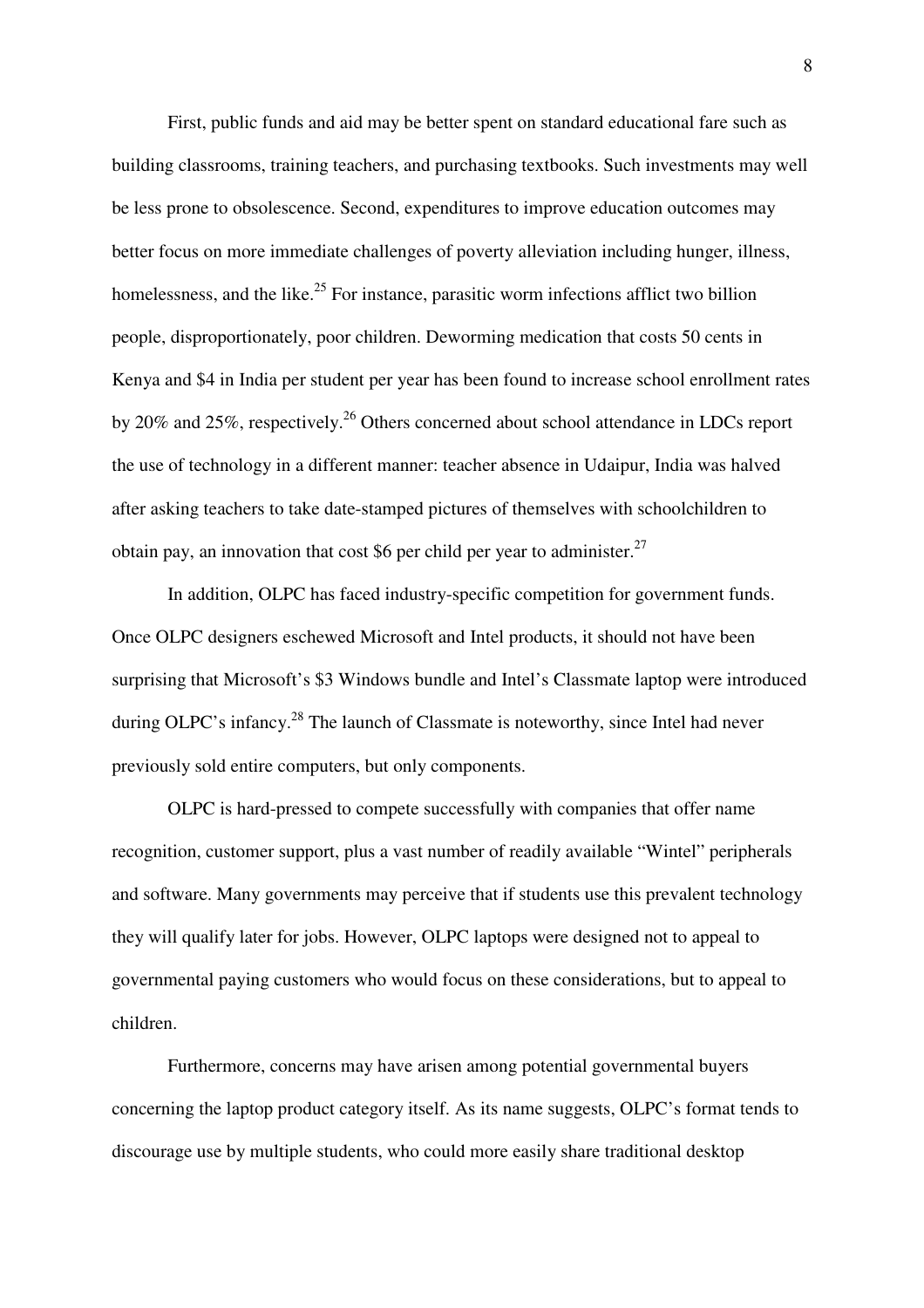computers in fixed locations such as computer labs. Desktop computers offer at least some modularity, allowing for incremental improvements that OLPC cannot facilitate. For governments concerned about e-waste, $^{29}$  refurbished computers also may seem a better choice, lengthening their useful life before discard. Finally, cloud computing takes advantage of modern computers' largely unused capabilities to run several terminals off a single CPU, so that shared processors and data storage can be leveraged over several users.<sup>30</sup> Although it is difficult to identify what alternatives to OLPC any LDC government considered, we see no evidence that OLPC designers considered how to create a competitive advantage as defined by potential buyers.

#### **Equity Matters for Governmental Buyers**

In the purchasing criteria employed by LDC governments, equity comes into play as well once the issue is expressed as one laptop per child versus, for instance, one desktop for multiple children. How many children benefit? How many teachers benefit? Governmental purchasers who think in terms of spreading benefits to large numbers are hard-pressed to choose OLPC. Although Uruguay's former President Tabare Vazquez promoted mass laptop distribution as part of a national development strategy for economic growth and social justice, $31$  government officials in other nations have found it either undesirable or unfeasible to give a laptop to each child. In such cases, decision rules need to spell out who gets access to computers when and where, a task that can appear threatening to government officials.

Along with \$3 software bundles for classroom computers, Microsoft now freely distributes its MultiPoint program that allows about 20 users to share a single computer by extending its use via multiple input devices.<sup>32</sup> Because each cursor is controlled by a separate mouse, several children can share one PC, and unique software allows them to compete or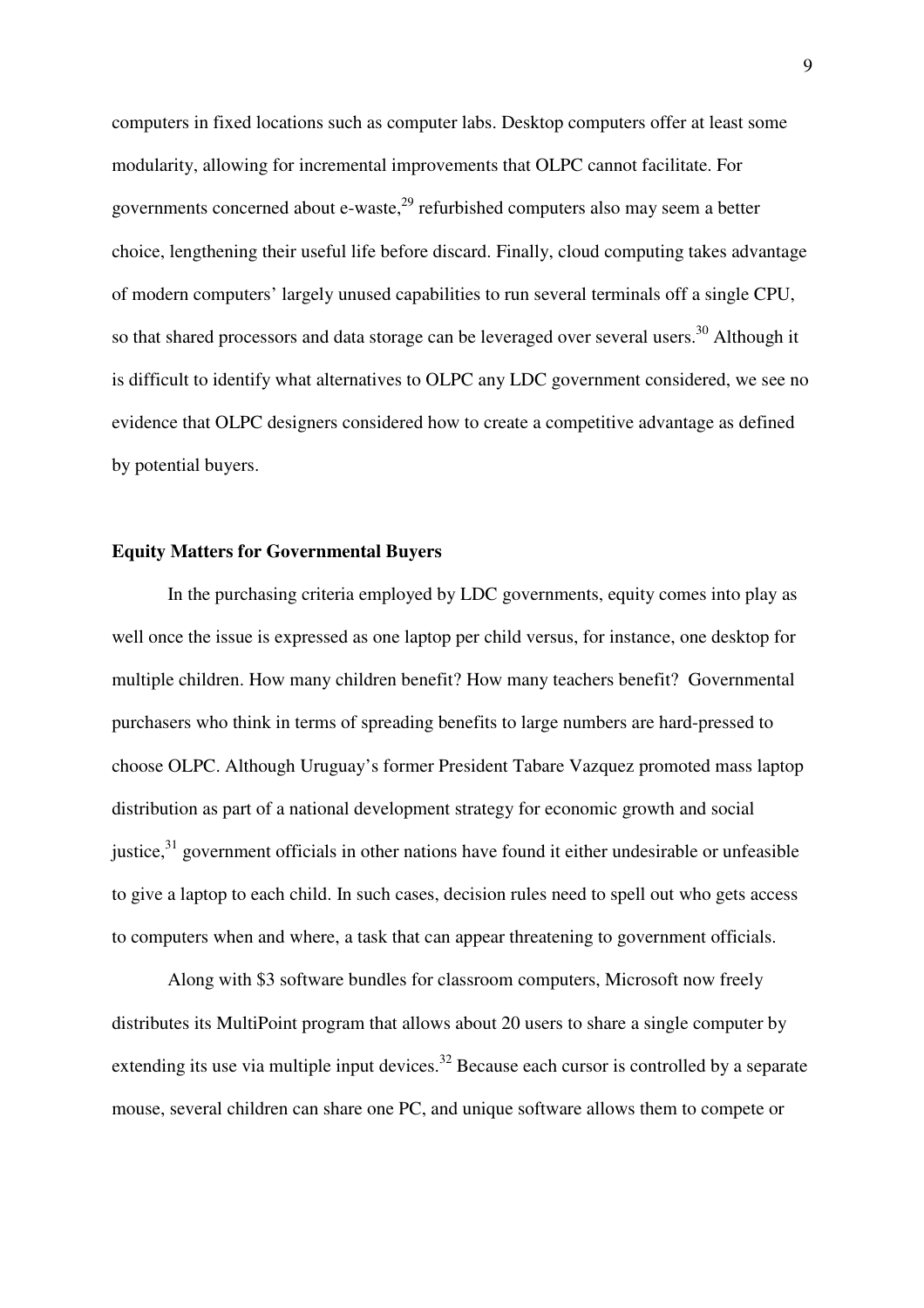collaborate. The developer of the software says "We jokingly call it 'One Mouse Per Child. $\cdots$ <sup>33</sup>

#### **Expectations are the Final Issue**

The fifth and unwritten "E"—expectations—includes as noted earlier the belief that abrupt change is risky and to be avoided. However, potential government purchasers discerned the threat of change in the deep skepticism expressed by OLPC advocates concerning the conventional classroom environment, a mindset drawn from statements by Seymour Papert of MIT Media Labs. Papert had worked with the Swiss child psychologist Jean Piaget, who emphasized learning by doing and the concept of Constructivism.<sup>34</sup> Papert then developed ideas about children's learning without being taught through the aid of computers. He asserted that learning is more than encoding, memorization, retrieval, and application, but involves student activities to achieve self-directed learning.<sup>35</sup>

In contrast to instructionism common in highly structured classroom environments, Papert advocates Constructionism, building on the programming notion of "debugging" to provide opportunities for trial-and-error learning to sustain interest. His belief that computers can change the way children learn, enabling them to undertake activities rather than absorb facts, greatly influenced OLPC's design. However, a former OLPC employee notes that OLPC designers relied on the theory behind the pedagogy rather than considering its acceptability to government buvers.<sup>36</sup>

OLPC's design thus reflects Western biases toward individual agency, but studies in social psychology and anthropology have found meaningful differences in Eastern and Western cognitive processes.<sup>37</sup> Unsurprisingly, then, governments and educators with other cultural orientations expressed doubts about the compatibility of OLPC with prevailing methods of instruction. The Indian educational ministry labeled Constructionism as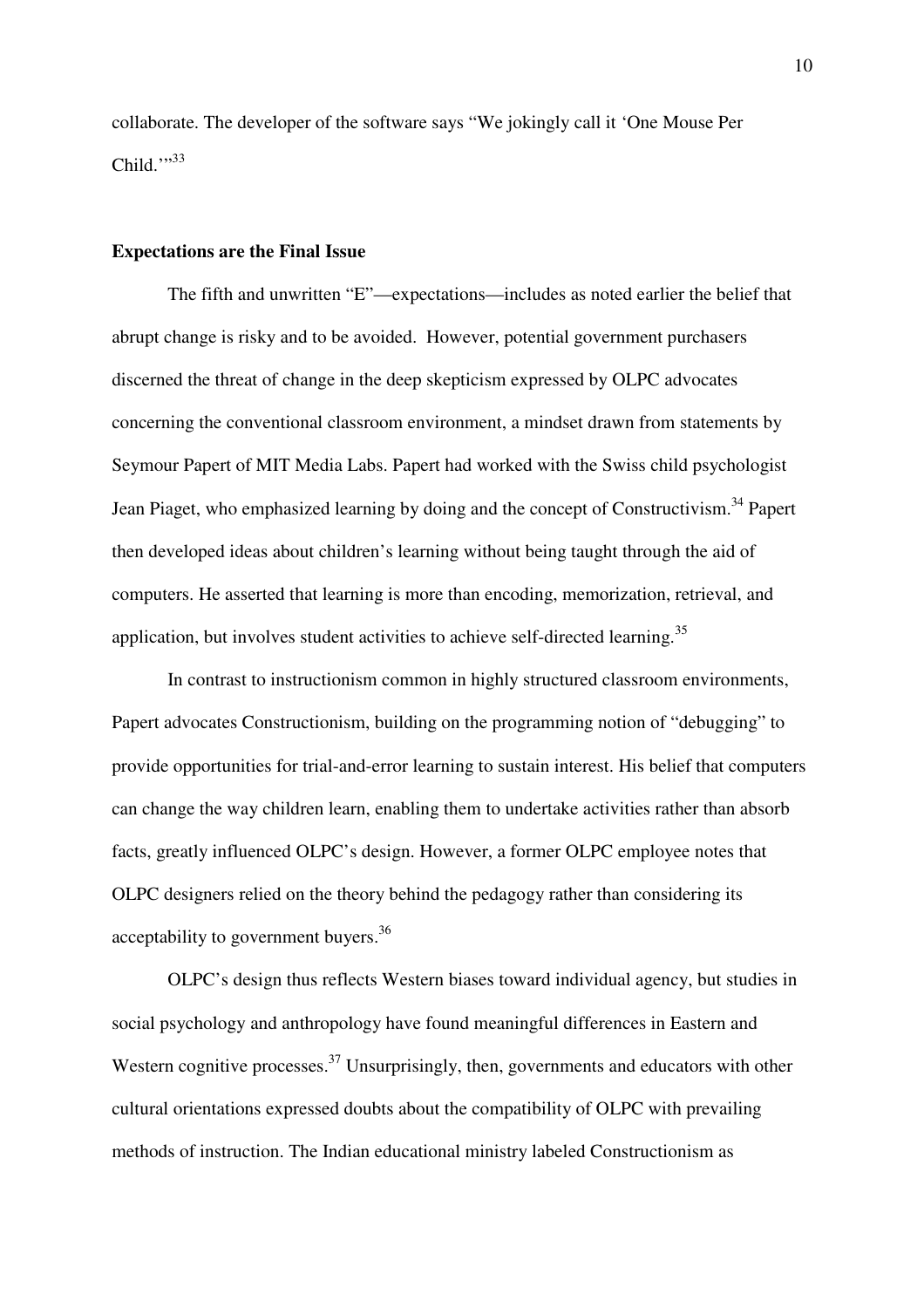pedagogically suspect, while the Chinese government expressed similar wariness about this educational philosophy.<sup>38</sup>

OLPC's prospects were also harmed by a second expectation: that government buyers would be able to pocket funds for themselves. Negroponte<sup>39</sup> identified corruption as an impediment in selling OLPCs to LDC governments, and the high-visibility launch of OLPC may have exacerbated the problem. While generating publicity can be beneficial, it may have had a downside in the OLPC context. The intuition of Hart<sup>40</sup> that high-profile operations tend to be targets for those seeking special privileges has hobbled OLPC. Given its hype, unscrupulous operators may have believed the OLPC operation had deep pockets to realize its goal of selling tens of millions of laptops.

Relevant to OLPC and similar products, Chapman identifies why national education systems are particularly susceptible to corruption. First, as a government unit with highvisibility representation at the community level, such a system is an attractive structure for patronage and manipulation of public sentiment. Second, gatekeepers at each level—district education officers, principals, and teachers—have considerable decision-making discretion. Third, a considerable proportion of educational funds are spent in small amounts in geographically spread out locations where weak accounting and monitoring systems are in place.<sup>41</sup>

Overall, then, it is understandable that the OLPC product and LDC governmental purchase criteria, explicit and implicit, have proved to be a mismatch. OLPC was not seen as offering good value for money, meeting educational objectives, reducing poverty more efficiently than other expenditures with that aim, or spreading its benefits to more individuals than competing technologies. Its proponents did not meet expectations of integrating their offering into the cultural/educational systems of prospective buyers nor did they devise and implement contingency plans to cope with expectations of corruption during procurement.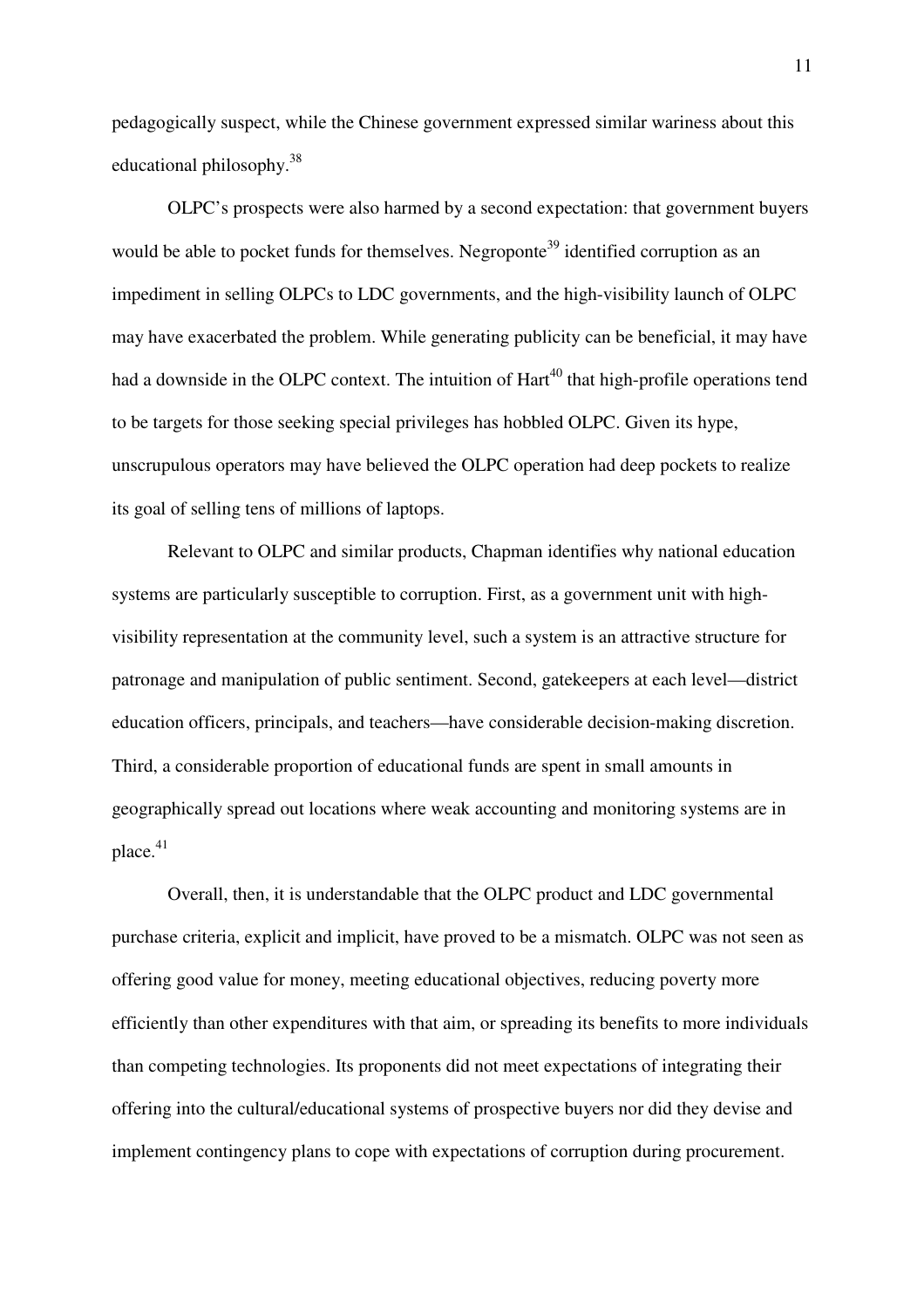#### **Implications for OLPC and Other International Marketers**

While Negroponte set out to, in his words, "push normal market forces in a different  $direction<sup>342</sup>$  it seems clear that market forces emphatically pushed back. The limited sales level to date of OLPC compared to its original target supports the view that top-down interventions introduced from "outside" have had limited success in promoting development. Easterly marshals ample empirical evidence for this generalization,  $43$  and it forms the basis for many of our conclusions relevant to OLPC, to other marketing innovations aimed at the "bottom of the pyramid"<sup>44</sup>—and also other innovative international marketing efforts. Following these conclusions, a final section will offer strategic alternatives derived from them: given the OLPC experience, what else might they have done, or still do?

#### **Adapt Marketing Efforts to LDC Governments' Priorities**

For OLPC, but hardly OLPC alone, the obvious conclusion is to target LDC governments with the sophistication that comes from recognizing their priorities. They will expect proof of effectiveness. They will compare any development-focused technology to alternatives. They will look at the number of beneficiaries. They will be suspicious of abrupt change, particularly change that counters cultural norms.

Similarly, gaining a nuanced view of where corruption may occur should help in proactively addressing these pitfalls beforehand. Hart<sup>45</sup> champions operating "under the radar" of corruption-prone officials to avoid this issue to the extent possible. OLPC's high profile represented the opposite approach. Ironically for OLPC, the use of information systems is often suggested in the development literature for deterring corruption. ICT-enabled transparency can help, as shown by the Indian province of Andra Pradesh; its eSeva system has moved public transactions online to increase visibility.<sup>46</sup> With the world's economic geography shifting to developing countries<sup> $47$ </sup> managers worldwide have every incentive to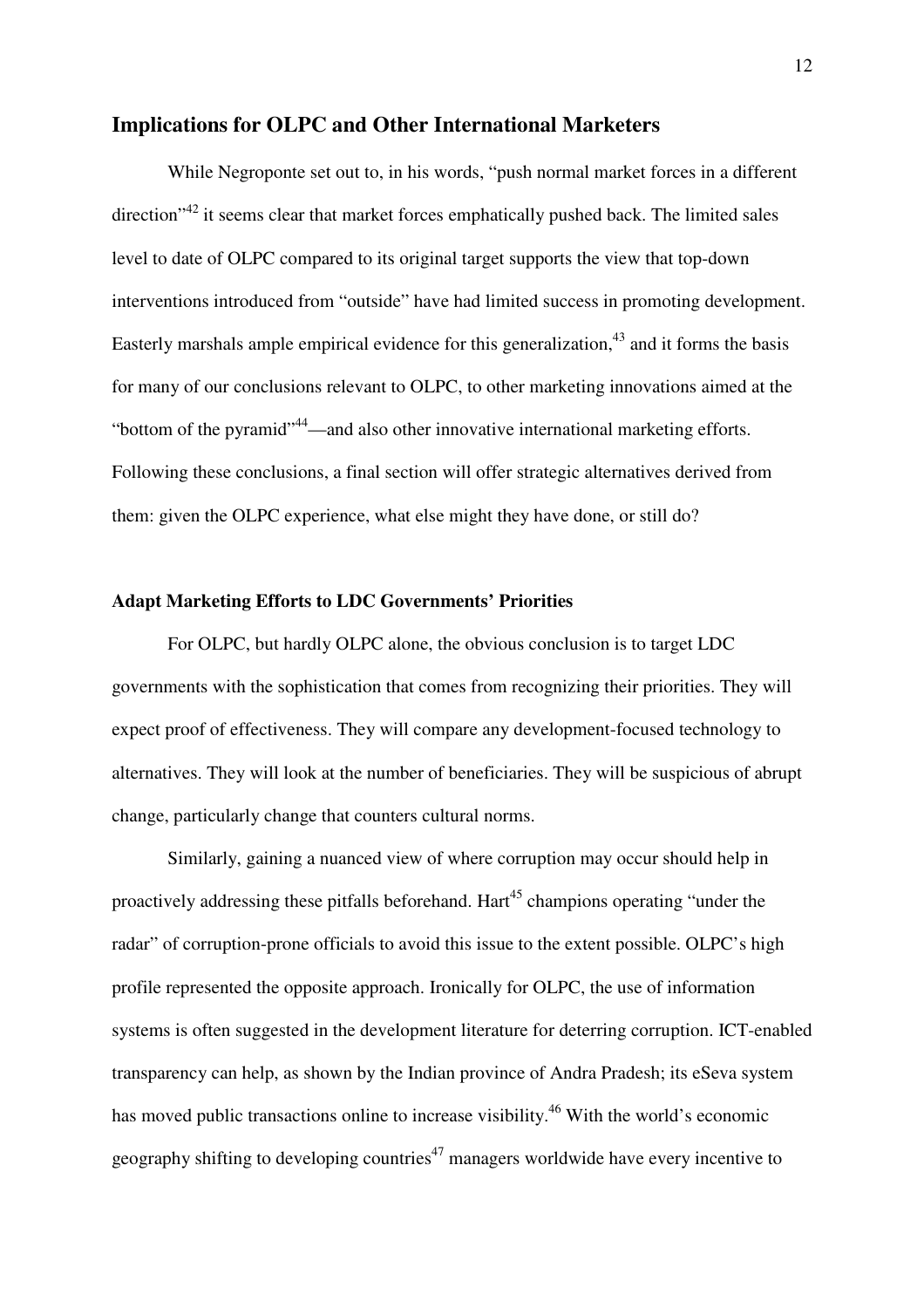encourage in LDCs any measures that makes bidding and procurement more transparent, a shift foreseen by Arrowsmith and Trybus.<sup>48</sup>

#### **Consider Alternatives to Governments as Purchasers**

One response by OLPC to their lack of success in approaching the governments of LDCs was to target consumers in Western nations by appealing to philanthropic motives. They created a Give One, Get One program through which Western consumers could purchase two of the laptops for \$399—one to keep, another to give to disadvantaged children. In so doing, OLPC banked on perceived interest among Western consumers to drive its broader mission, an example of social entrepreneurship.<sup>49</sup>

However, the program went through two rounds with increasingly disappointing results. While the first round chalked up 167,000 units sold, the second round run in conjunction with online retailer Amazon found only 12,500 takers.<sup>50</sup> By the end of 2008 the OLPC Foundation balance sheet showed little cash left,  $51$  and early in 2009, OLPC laid off half its staff. $52$ 

More recently, OLPC announced a plan for overhauling its offering. In May of 2010 the project entered a partnership with electronics manufacturer Marvell to develop XO-3 tablet computers, a change that Professor Negroponte described as a move to build scale and thus reduce the cost of the devices, perhaps to as low as \$75. The planned tablets will have two versions, one with the OLPC Sugar operating system, but also one Marvell version that could employ the Android operating system from Google, the Windows Mobile platform, or Ubuntu, a variant of Linux. OLPC's leadership envisions that the price cut and greater product flexibility, including the ability to work with Adobe Flash, will attract the consumer marketplace.<sup>53</sup>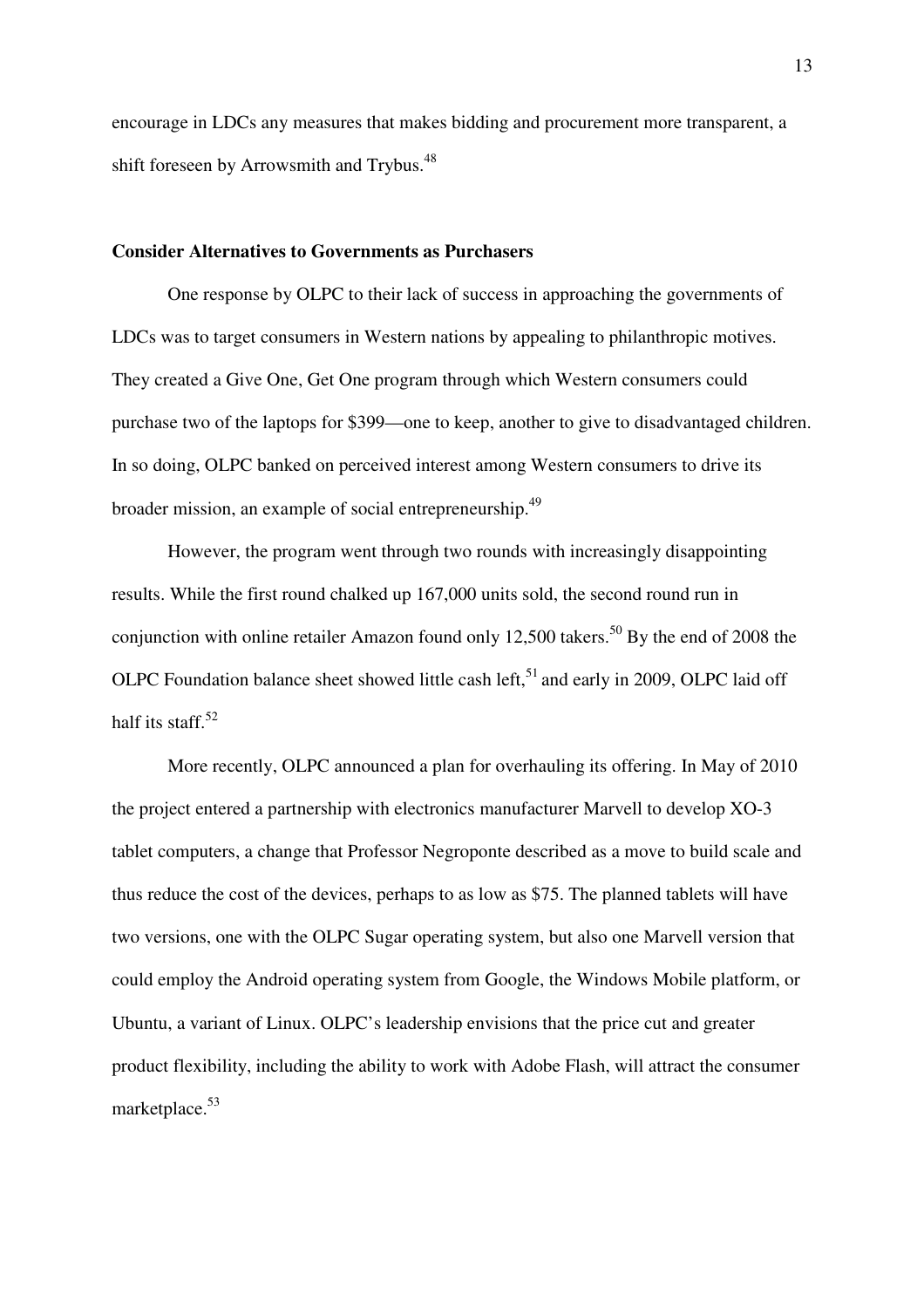A financial analyst noted that the device is marketed on Marvell's Moby website as a low-cost alternative to the iPad for students, and Marvell apparently plans to match purchases by U.S. users by donating one Moby tablet to every student in an at-risk public school in the District of Columbia. The analyst notes that with the OLPC software, the Moby tablet should support all the same educational activities that the XO-1 does, "including the wireless mesh networking that is a key element of the foundation's 'constructionist' philosophy for computer-mediated learning."<sup>54</sup> However, the XO-1 design, which was supposed to fall in price through economies of scale, has gone from being the "\$100 laptop" to one double in price. Meanwhile, an XO-2 mock-up shown at the 2009 World Economic Forum in Davos, Switzerland, publicized as a laptop, e-book, and tablet combined, never came to market.

#### **Implications Beyond OLPC**

It is tempting to think that the initial marketing failure of OLPC is unique—that any manager with commercial goals and an understanding of marketing principles would handle an international marketing effort with far more sophistication than OLPC initially exhibited. However, OLPC may provide lessons for many international marketers of similar innovations. We will derive them from the OLPC experience, admittedly benefiting from hindsight. We will use the same format as the one that began our description: the product, its intended market, and marketing efforts.

 Given innovative products, "new, different, and better" frequently become the terms offered by their designers, to attract investors, to attract publicity, and to give those preparing promotional material something to say. With the possible exception of "better," none of those boasts appears to match LDC government purchasing criteria. Instead, the criteria lead to a prescription that can be summarized as follows: Innovate less. Meet expectations. As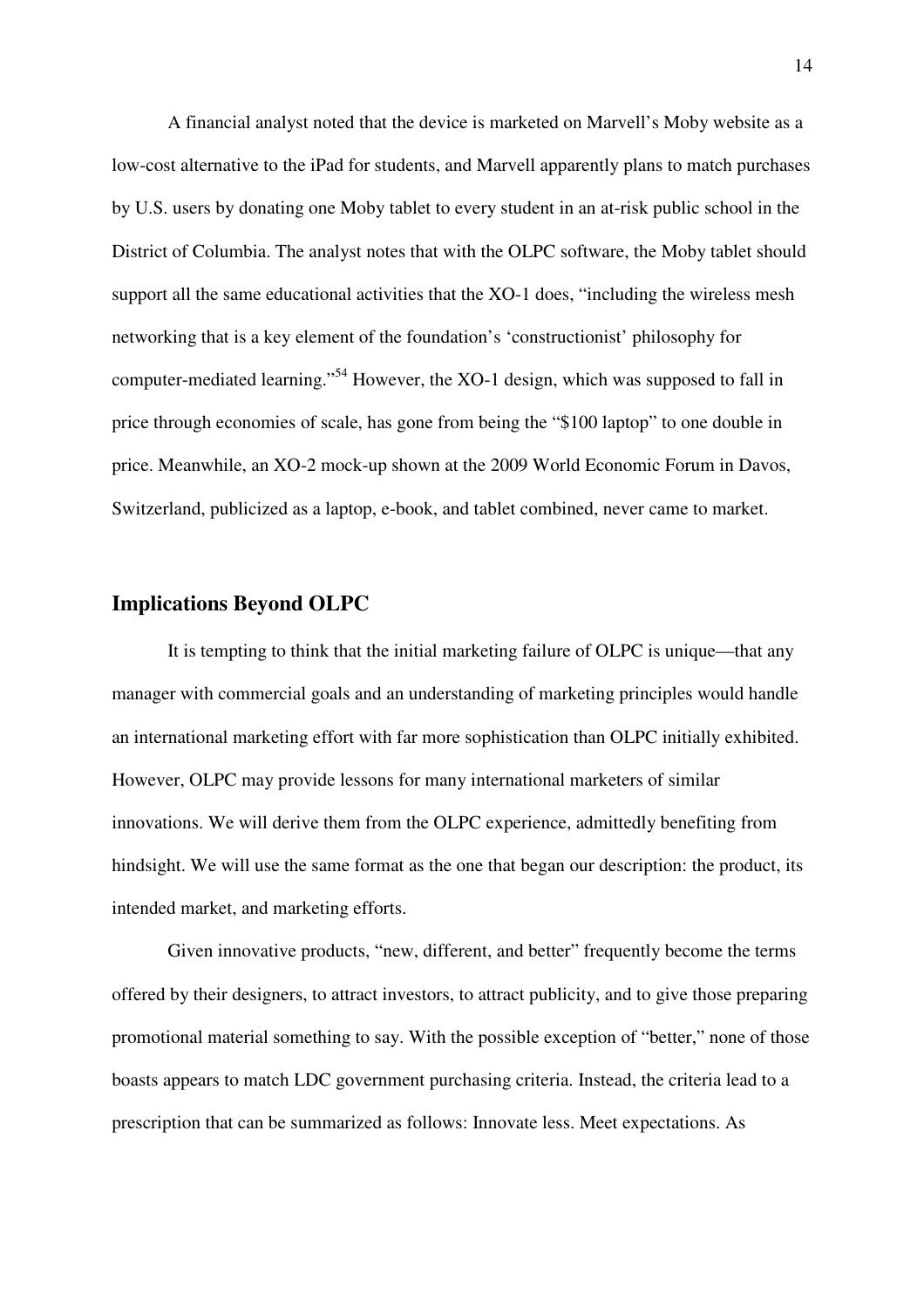identified by the work of Vachani and Smith,<sup>55</sup> LDC realities often mean that innovation in overcoming distribution challenges will matter more than product design challenges.

 Of course, listening to potential governmental buyers, to those in target countries who are part of non-governmental organizations, and to anyone else with cultural awareness helps to determine both buyer expectations and cultural norms in a region of the world with which marketers may be less familiar than they need to be. None of these suggestions is new, but managers may require substantiation for opposing both designers who are bent on novelty for its own sake and potential investors who react more favorably to "new and different" than to "a good fit for the market."

Recommending these priorities for product design carries the assumption that if LDCs are the target market, their governments will be actual purchasers or deeply influential in the decision process. Again, this is hardly a new thought. But it does mean that a marketer whose product has only novelty as its differential advantage may need to consider other ways to attract government purchasers, or consider one or more alternatives to governments as buyers. Therefore we will offer such alternative marketing approaches for OLPC and for those who might learn from their experience.

#### **Thinking Creatively, for OLPC and Others**

Our framework for considering alternatives is the strategic art of matching products with markets in which they have some differential advantage as perceived by potential buyers. Given the range of mismatches between OLPC and LDC governments, three nonmutually-exclusive strategic possibilities come to mind. One possibility, for OLPC's managers and for others seeking to market development-focused technology, is to associate a product with an already accepted goal of the prospective buyer. A second possibility is partnership with an entity already accepted by that prospective buyer. The third is to target a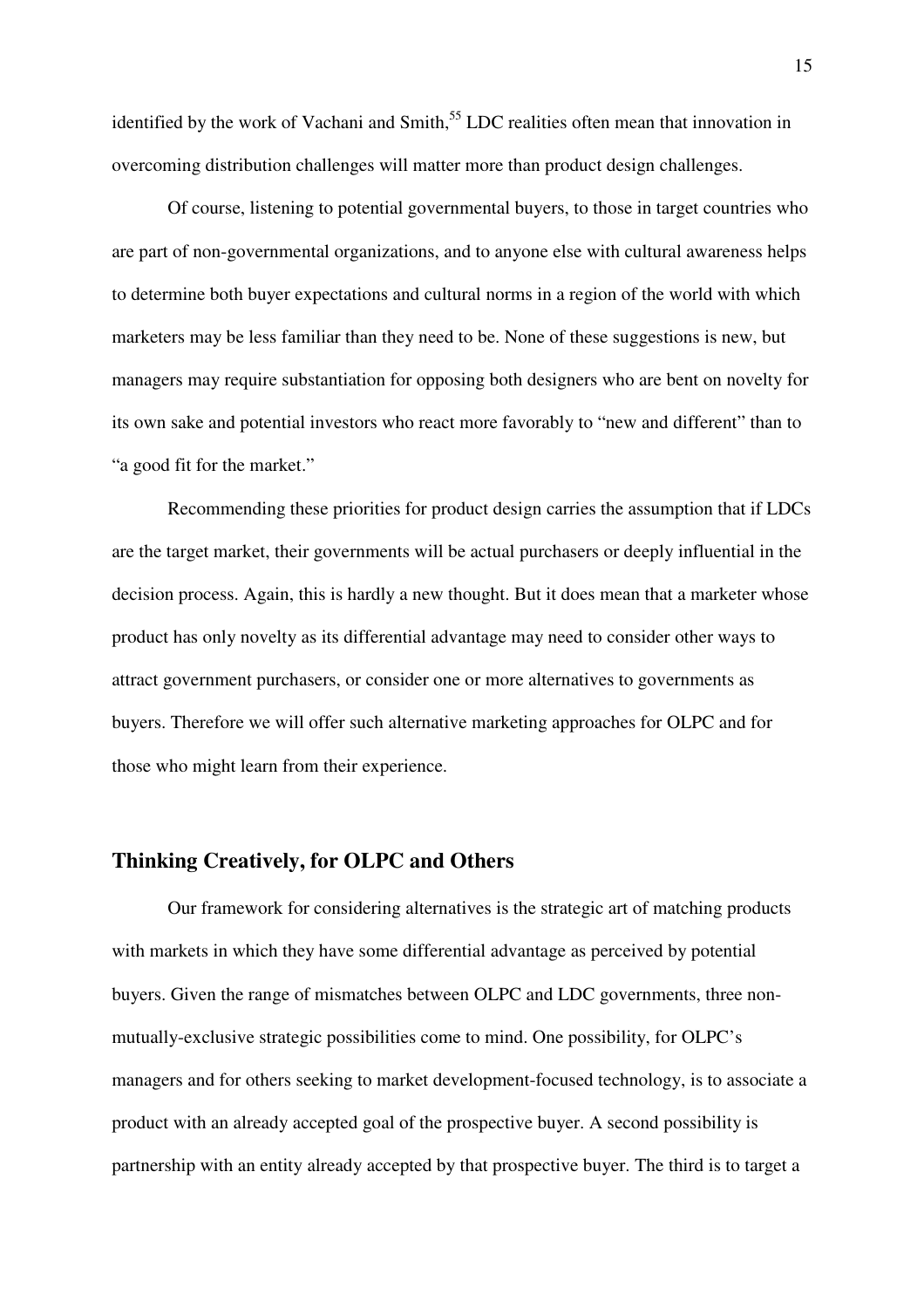different set of buyers. We will discuss each of these possibilities in turn. All of them, it should be noted, employ the resources of other organizations.

#### **Aligning With Goals and/or Partners**

If OLPC selects the first alternative, aligning with the goals of governments in LDCs, its advocates might stress that ICT can help aid-receiving countries demonstrate that the funds they receive from development organizations count towards meeting development objectives such as the U.N. Millennium Development Goals. Two such goals are achieving universal primary education and eliminating gender disparities in education by  $2015^{56}$  While UNESCO acknowledges that measures for ICT success in education are still under development, they do recognize their possibilities for gauging enhancement of student performance, expanding the supply of in-demand skills, and creating lifelong learning opportunities.<sup>57</sup> Technologies such as OLPC can help to demonstrate gains on these metrics while meeting at least some of the 5E government procurement priorities discussed earlier.

The second possibility, partnering with other organizations that have relationships with potential buyers, likewise could help OLPC. Consultations with non-government organizations (NGOs) already working in LDCs could improve service delivery, capacity building, and policy advocacy given their familiarity with adverse conditions found in the developing world.<sup>58</sup>

Another benefit for OLPC of working with development organizations and NGOs from the beginning would have been to establish the product's educational effectiveness during an earlier period. Before the earthquake in Haiti, the Inter-American Development Bank began studying OLPC usage there and also in Uruguay. Regardless of the study's outcome, OLPC would have been in a better place if it had initiated such studies during the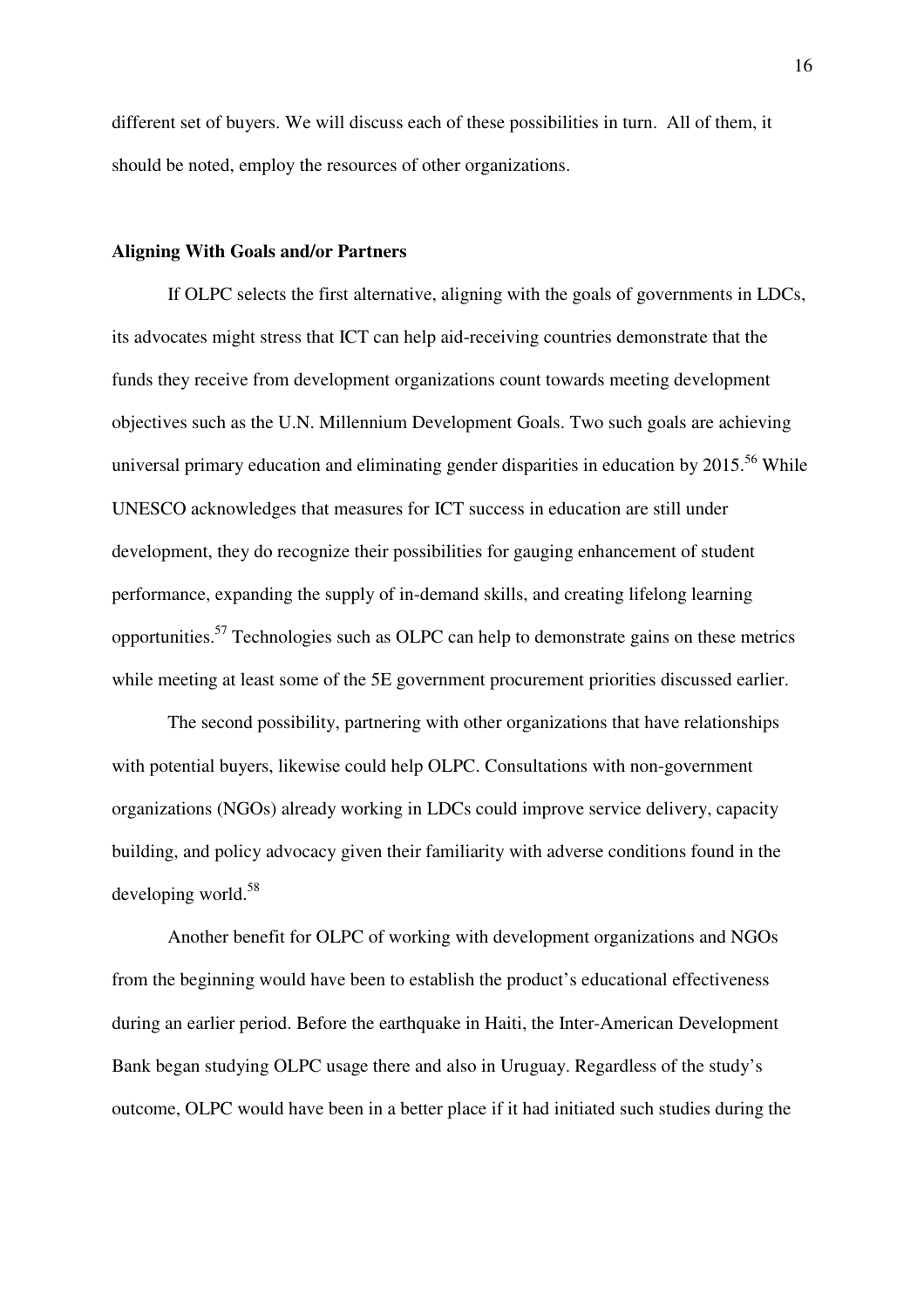laptop's launch, to make any necessary changes and to use favorable results to establish a track record.

#### **A Third Possibility: B2C**

Our narrative so far has been the cautionary tale of an organization targeting LDC governments that has convinced few to provide one laptop per child. Might those efforts have targeted another marketplace—or might they still do so? Negroponte has expressed disdain for characterizing poor children as a "market,"<sup>59</sup> and others note that no great social movement in the 20th century—civil rights, gender equality, the environment, and so forth was mobilized by market forces.<sup>60</sup> Despite such skepticism, another path of diffusion for development-oriented technology surely would occur to many managers: business-toconsumer marketing in LDCs. Targeted consumers could live in LDCs or in the low-income areas of more developed nations.

 This alternative to targeting governments, for OLPC but also for other innovators, can significantly change purchase criteria. Economy and efficiency will still drive purchase decisions. However, the criteria of effectiveness in reducing poverty in one's nation and of equity are reduced or disappear altogether from a consumer's perspective, as quite possibly do a risk-averse bent and corruption issues.

If that B2C strategy is considered, by OLPC or other innovators, the notion of coopetition<sup>61</sup> becomes relevant. The originators of this term use it to characterize an approach by which organizations view relationships with others not solely in competitive or cooperative terms but as a mixture of both.

The approach fits OLPC's mission of spreading laptop use among poor children. In a rare concession, Negroponte admitted that he would not mind if thirty million laptops manufactured by his competitors reached children's hands,  $62$  and OLPC does not actively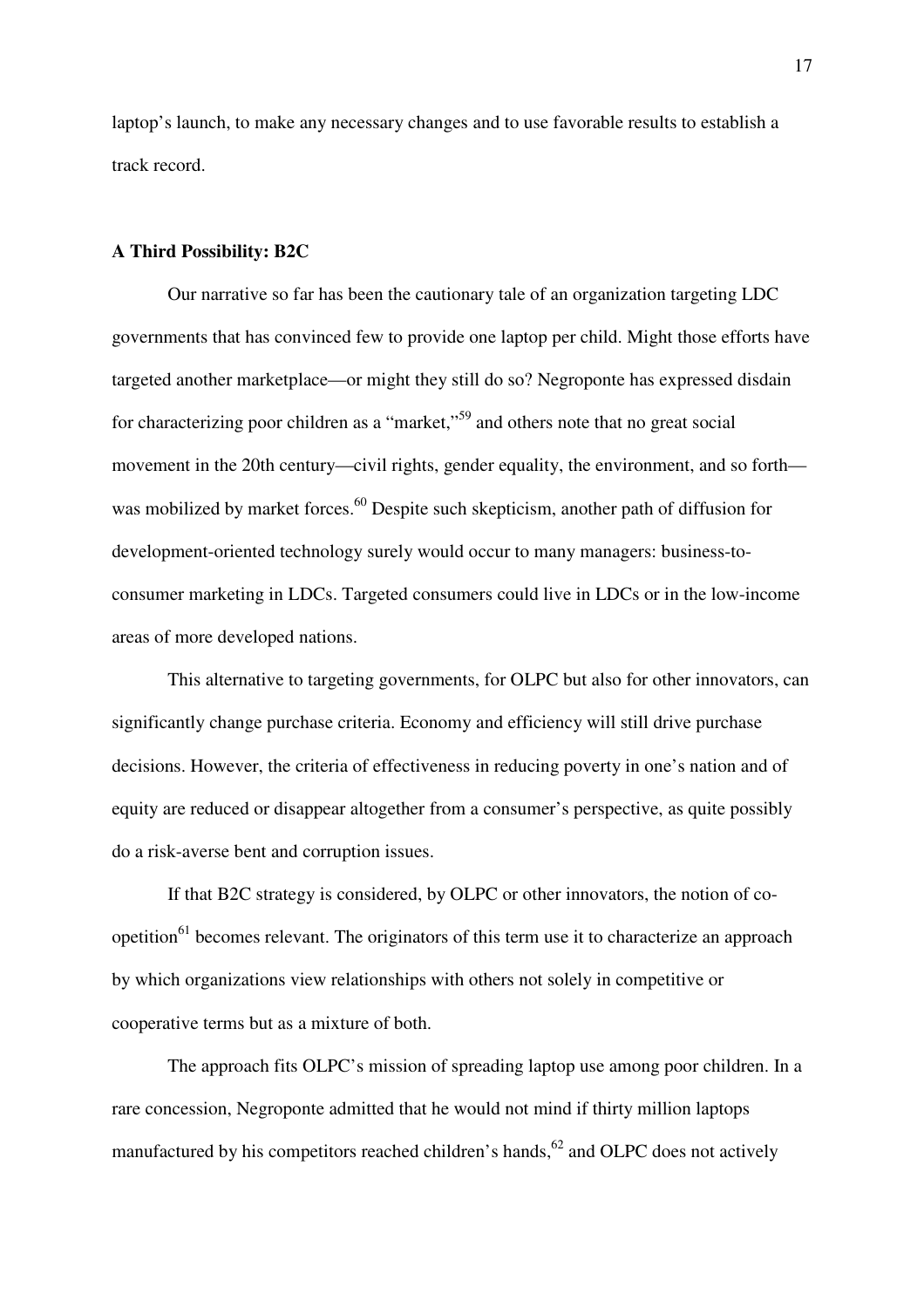discourage competitor sales in developing markets. Therefore, their efforts can involve both competition and complementation where all parties concerned have an interest in expanding the pie—of computer use among disadvantaged children—while simultaneously vying for a greater piece of it.

Co-opetition as a framework suggests for any innovator an analysis of its own value net: customers, suppliers, complementary entities, and competitors. Figure 1, adapted from Nalebuff and Bradenburger,<sup>63</sup> offers an example of the value net for OLPC, but the categories are general ones. They can help any manager consider that customers may select a product more readily if it is compatible with other possible purchases, that suppliers may learn techniques that will reduce customer resistance to a novel offering, that complementary entities may make one's own offering more useful, and that competitors may become partners if the legal environment permits. The outcome can be mutually beneficial instead of win-lose or lose-lose.

-----------------------------------

Insert Figure 1 about here

For OLPC suppliers, the clearest example is the advent of the netbook format, often attributed to OLPC's launch. While more reminiscent of conventional Wintel machines in computer architecture terms, the netbook's smaller form and smaller price tag borrow elements from OLPC.

OLPC's primary supplier, the Taiwanese original equipment manufacturer Quanta, has played a key role in expanding the netbook market. Quanta's chairman, Barry Lam, thought that OLPC's mini-laptop format could be successfully adapted and persuaded Acer, another of its clients, to market something similar running Wintel.<sup>64</sup> Other Taiwanese firms participated in the required product adaptations as well, as is common practice.<sup>65</sup> In this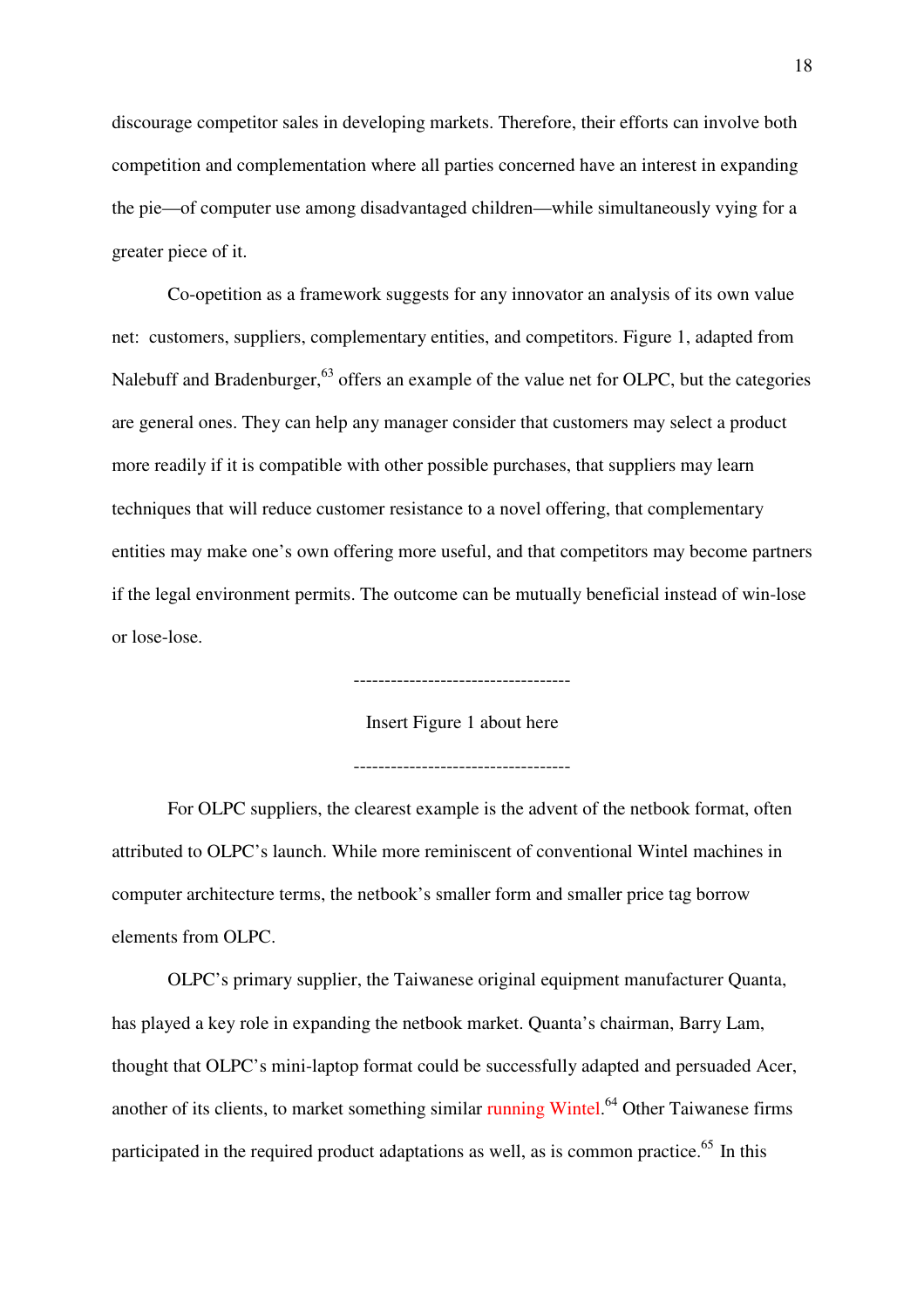sense, Quanta is both a supplier of manufactured components to OLPC and a competitor translating their design ideas for other customers' efforts, specifically for the netbooks that have become OLPC rivals.

However, in a co-opetition context, the popularity of netbooks as second computers or portable alternatives in the West carries a possible advantage for OLPC. Adoption prospects for OLPC can increase if the pattern of netbook diffusion to the developing world parallels that of the cell phone, for which economies of scale and infrastructure emerged in the developed world and then diffused quickly in LDCs, a contrast to the fixed-line phones of an earlier era that were often tied to slow-moving government monopolies.<sup>66</sup> The cell phone precedent creates hope that if netbooks follow a smooth diffusion path in LDCs, the whole concept of a small computer will become more quickly accepted, to the eventual benefit of OLPC and, more importantly, disadvantaged children.

A second facet of co-opetition, focusing on OLPC's complementors in expanding the market for mini-laptops, returns the discussion to "Wintel." OLPC has announced that Microsoft Windows will now run on its machines, although the Sugar operating system still predominates. The change allows OLPC, Microsoft, and Intel to parlay co-opetition into expanding the market for inexpensive laptops for schoolchildren. Meanwhile, the unbundling of Sugar from the OLPC project raises the likelihood that additional software applications for the Sugar operating system will come from complementary suppliers.

Precedent for such co-opetition includes the example of breweries cooperating on the collection of empty bottles and competing on beer sales, as well as dairies cooperating on the use of standardized containers from factories and competing on selling activities. That is, they collaborate on upstream activities that help expand the market and compete in downstream activities where the value-added of classic marketing activities, including design and innovation, help to determine consumer choice. $67$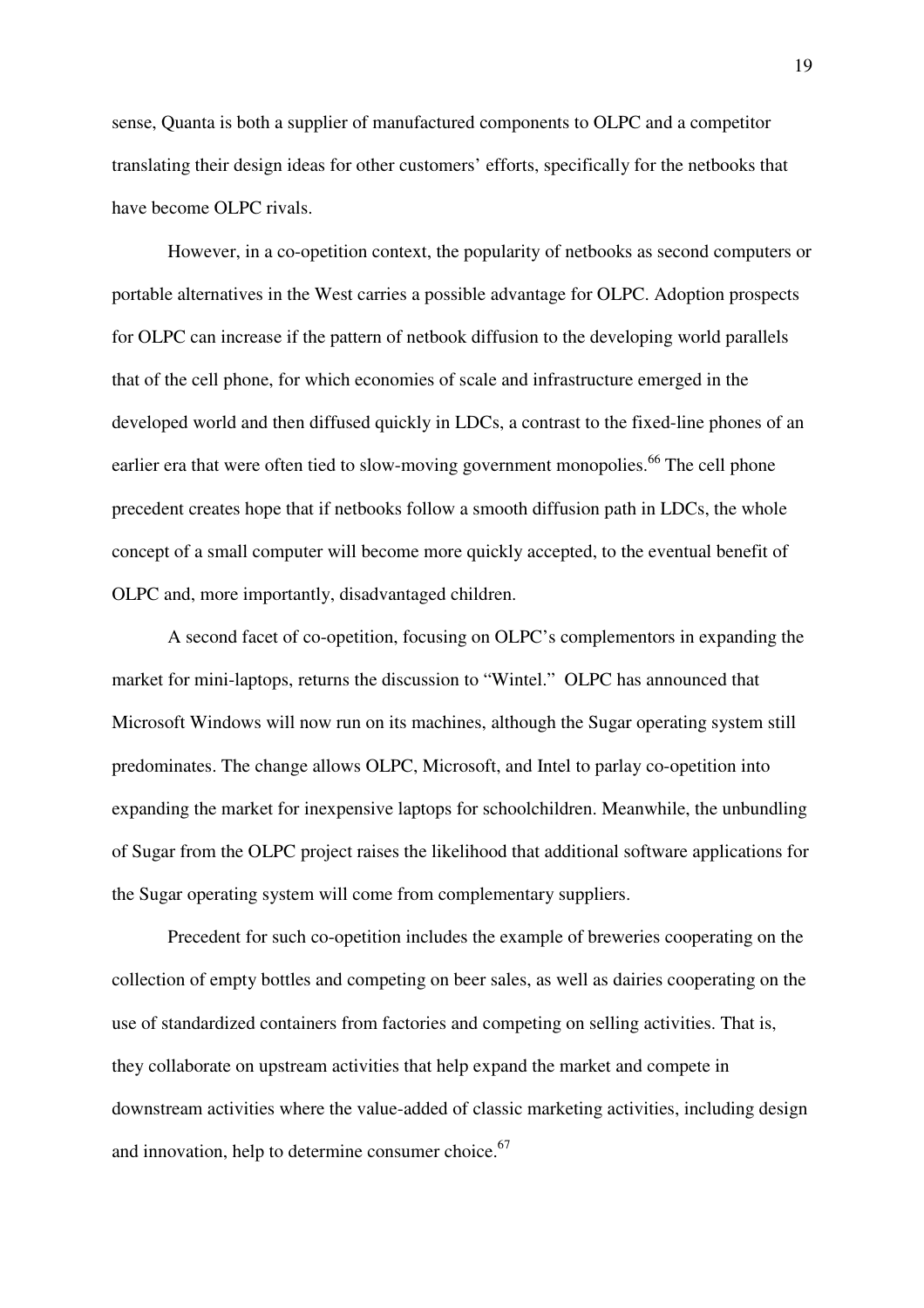These examples have implications here. OLPC and others in its value net can cooperate on activities that help broaden their shared market. Such activities might involve sourcing components (parts from Taiwanese firms), improving physical infrastructure (transportation, storage, electricity, Internet availability), improving retail infrastructure (store presence, access to consumer credit, etc.), and ensuring fair competition in procurement. Tellingly, Negroponte has mentioned the need to be "more like Microsoft,"<sup>68</sup> and just as Windows' popularity has prompted the many applications that run on it, Sugar stands to benefit if software developers begin to perceive its potential for success.

Development agencies can also be cast as both customers and complementors. These agencies have continually advocated competitive markets as a basis for promoting development. Therefore, co-opetition along the lines described here would be welcome in not only broadening the pool of prospective customers who can benefit from ICT, but also ensuring fair competition. Motivated by development agencies or otherwise, resource pooling would ideally be performed in conjunction with others such as providers of electricity and Internet access.

Certainly, marketing directly to consumers could benefit from ICT that emphasizes multiple uses. A laptop can increase literacy for parents as well as children, but also can go beyond education. For instance, a remarkable range of technologies—ATMs, debit cards, the Internet, and cell phones—have been subject to reinvention as means for sending workers' remittances, which are among the most important sources of foreign exchange in developing countries.<sup>69</sup> Cell phones in LDCs also let farmers check prevailing market prices, allow small businesses access to wider trade networks, and reduce the need to travel. An industry study finds that for every 10% increase in cell phone ownership, countries experience a 0.59% boost to GDP. $^{70}$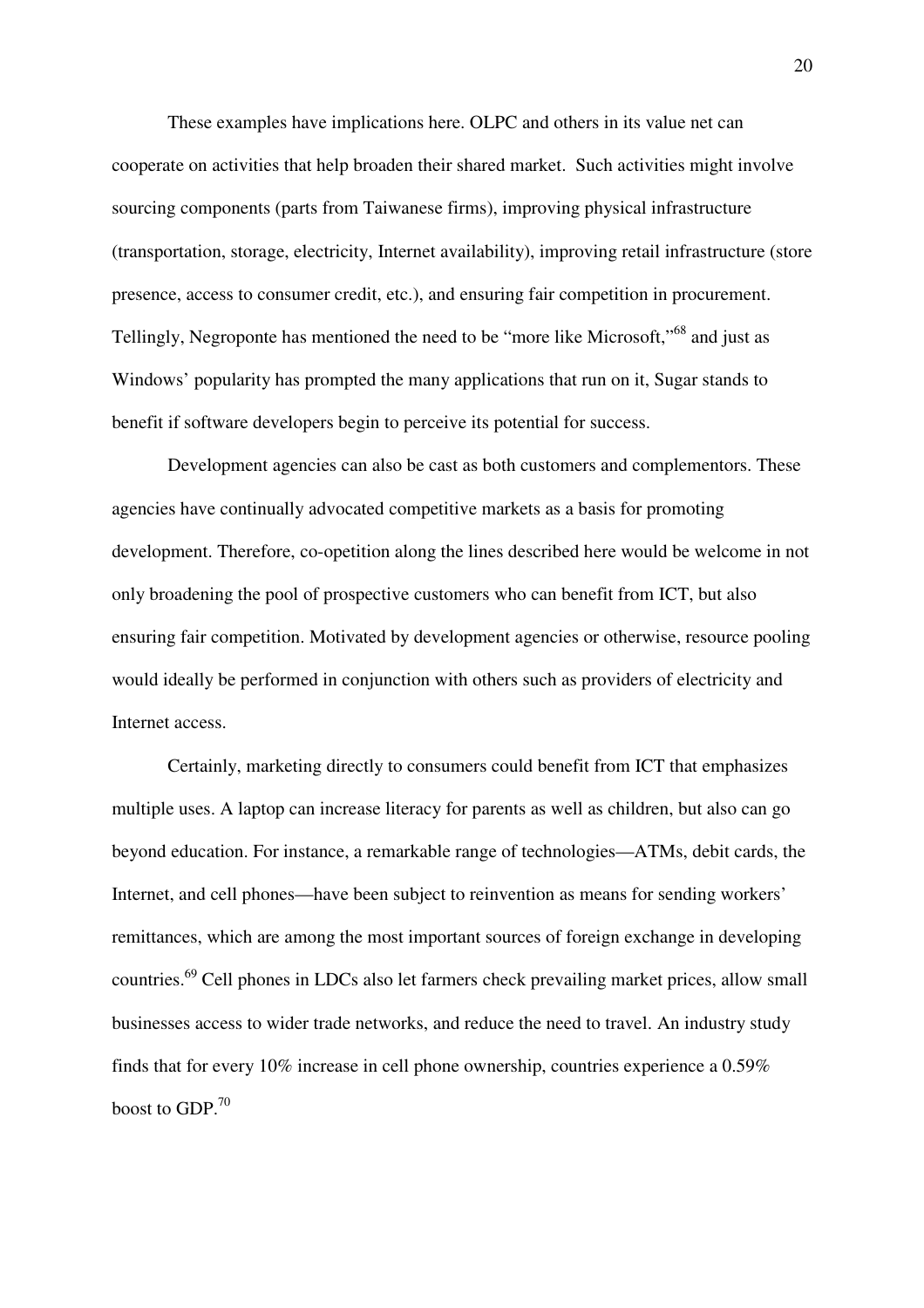Insert Table 3 about here

-----------------------------------

------------------------------------

Table 3 offers three contrasting approaches: the original OLPC program, more sophisticated government targeting, and the B2C alternative. If a decision is even considered to "pioneer" in marketing to individual buyers rather than to governments, the co-opetition approach discussed here at some length makes excellent sense at least to consider. Depending on legal constraints, it may not be feasible to partner with competitors in all phases of the marketing process. However, it may be entirely feasible to join with them in certain categories of manufacturing, in setting up a distribution system, in promoting a new product category, and in monitoring its successes and shortcomings as perceived by the marketplace. Certainly economies of scale can result from any of these suggestions, enabling all involved to reduce costs to buyers and thereby speed adoption. Also, a "one best" solution like the original OLPC is likely to evolve into an assortment of configurations that different buyers funded by governments, aid agencies, or private users—may consider.

#### **Marketing in a World of Tradeoffs**

Though we describe a project that is still ongoing, OLPC and its XO-1 laptop already point to several salient issues for similar efforts aimed at financial sustainability plus economic and social development. It is unlikely that a "one size fits all" solution will emerge in any such effort, and we do not advocate one. Nations, and regions within nations, differ in economic and cultural factors and such resource issues as the ability to physically deploy technological products. Therefore, harnessing information and communication technologies for development should prompt a broader set of managerial decisions than arise in familiar product categories or familiar geographic markets.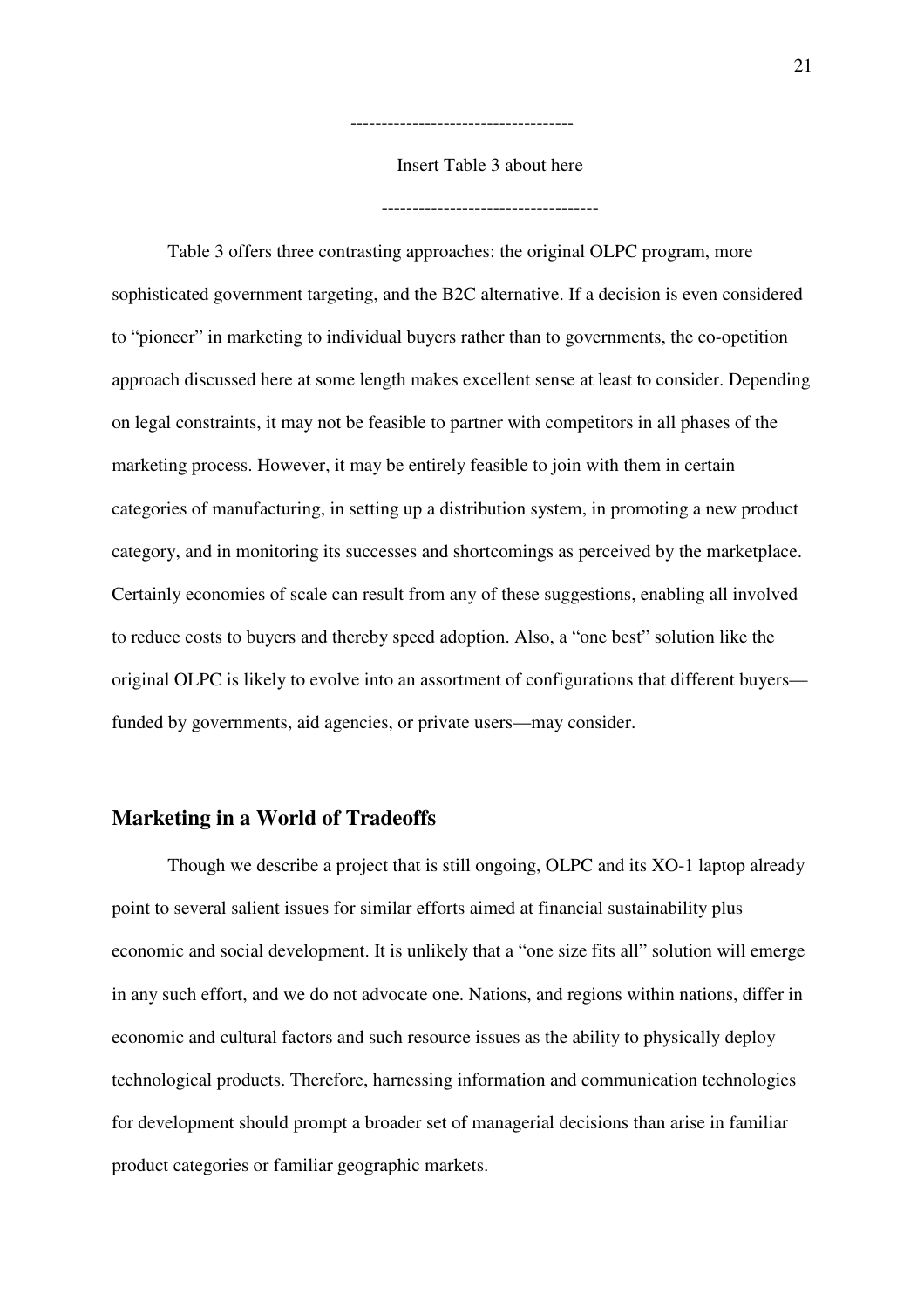First is the balance between purely altruistic and purely commercial motives. In the long term, many for-profit companies will benefit from a more prosperous world, and leaders in LDCs are well aware of that fact. Therefore, marketers are wise to demonstrate that their efforts are not just exploitation in a friendly disguise, by tying their financial goals to development goals such as education, health, or income. Marketing in the developing world often rules out purely commercial intent even though use of a more sophisticated marketing approach helps to meet social objectives. $^{71}$ 

Second, part of that sophisticated marketing approach is deciding whether to target public or private sectors. The 5E framework is especially useful in framing the challenges of marketing to LDC governments and also in identifying likely government concerns. For instance, observed incidences of Nigerian children using laptops to access pornography online prompted OLPC to incorporate filters.<sup>72</sup> Considering that Nigeria has the third largest number of HIV-positive cases worldwide, computer vendors may increase the perceived effectiveness of their machines by helping to address a major health concern. Vendors can try to collaborate with health professionals affiliated with development agencies or NGOs to use laptops for age-appropriate sex education. On the other hand, selling to private buyers can give parents more discretion in determining boundaries for online exploration.

A third decision is whether to go it alone or in concert with a value net. Developing socially beneficial applications in partnership with those possessing the cultural know-how is valuable and also can reduce competitive threats. As OLPC demonstrates, its good intentions did not deter Microsoft and Intel from responding to a possible threat to their dominance. If a visible non-profit can evince fierce competitive responses from entrenched for-profits, then it is well worth exploring how co-opetition can be used by any organization to swim with and not against the tide. When interests coincide—especially in maximizing awareness, access, availability, and affordability<sup>73</sup>—collaborating can work well.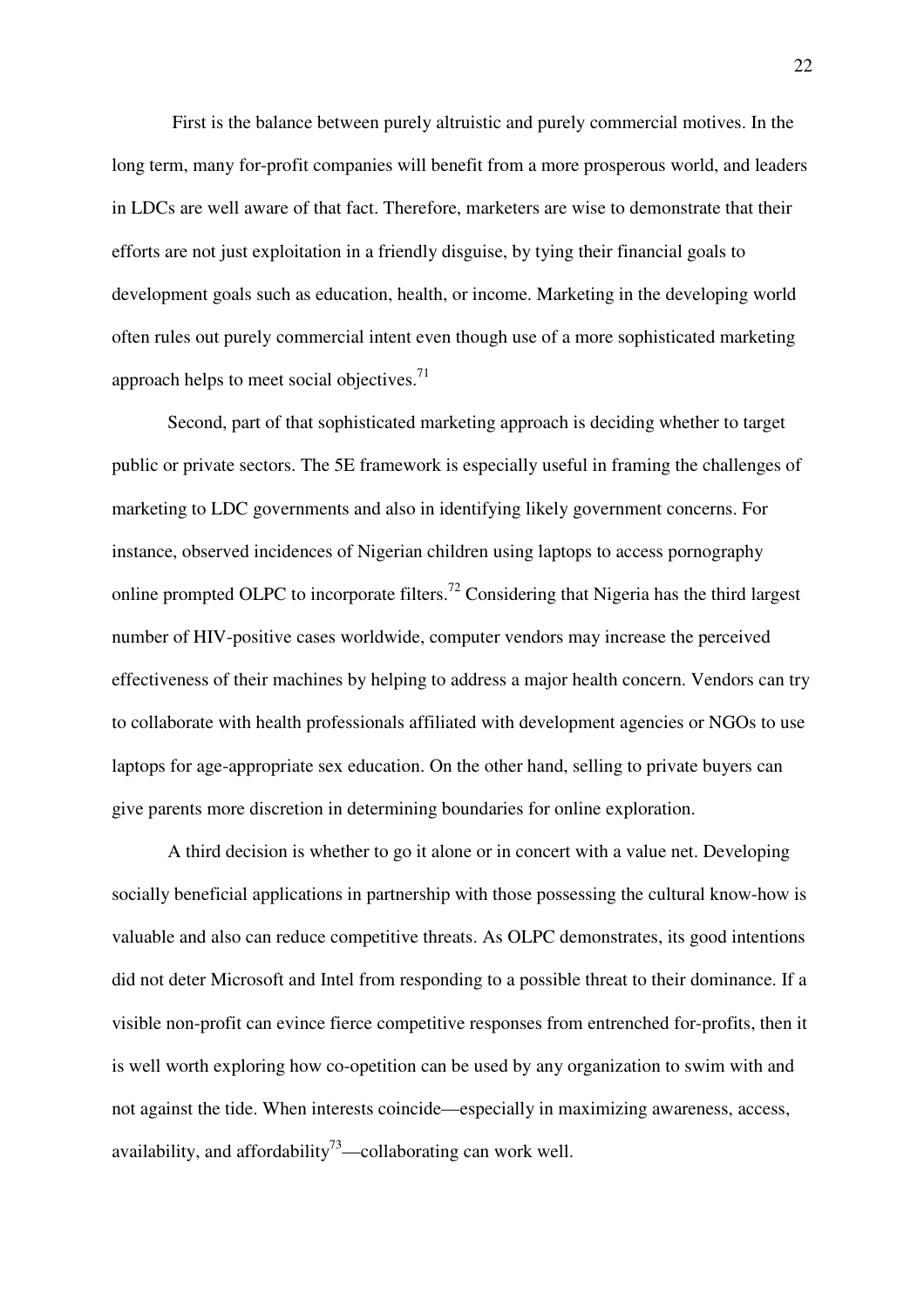Such collaboration also helps managers to avoid the kind of isolation that harmed OLPC's prospects. Before innovators develop a product, they need to see it from the perspective of the target markets, whether they are government decision makers in LDCs or any other population. Cell phone giant Nokia, for instance, employs anthropological investigation to determine how its products are actually used in developing world contexts and creates their designs accordingly.<sup>74</sup>

Admittedly, none of these suggestions will be successful in an organizational environment where marketing is held in contempt. The first step is to market *internally* the truism that the customer governs. Had OLPC begun with that insight, many more children in the developing world might now have technology that matches both their needs and the priorities of those targeted for its purchase.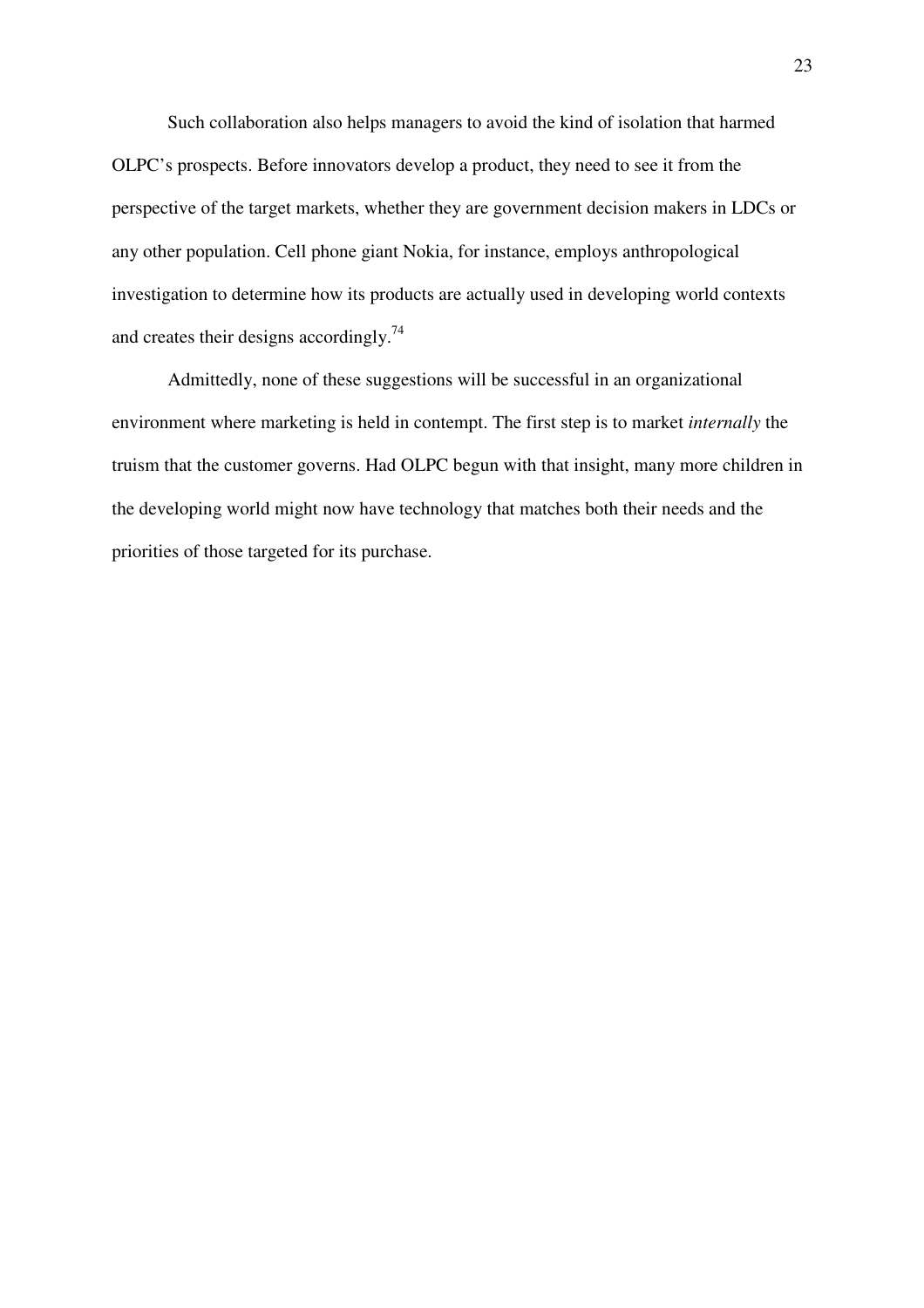#### **Notes**

- 1. BBC News, "Sub-\$100 laptop design unveiled," (September 29, 2005). Available at http://news.bbc.co.uk/1/hi/technology/4292854.stm
- 2. R. Stross, "Two Billion Laptops? It May Not Be Enough," *New York Times* (April 18, 2010): BU 5.
- 3. See http://laptopfoundation.org/purpose/
- 4. Dray, J. and J. Memosky, (1983). 'Computers and a New World Order', MIT Technology Review, No. 13, May / June.
- 5. N. Negroponte, "Lessons Learned and Future Challenges," prepared for "Reinventing the Classroom: Social and Educational Impact of ICT in Education," 2009. Available at <http://www.olpctalks.com/nicholas\_negroponte/nicholas\_negroponte\_lessons\_learned\_a nd future challenges.html>.
- 6. J. Fildes, Jonathan, "Politics 'Stifling \$100 Laptop,'" BBC News¸ 2007. Available at <http://news.bbc.co.uk/1/hi/technology/7094695.stm>
- 7. Stross, op cit.
- 8. Government Procurement Policy Board, The Philippines (2009 update). Available at <http://www.gppb.gov.ph/about\_us/gppb.htm>
- 9. J. Q. Wilson, *Bureaucracy* (New York: Basic Books, 1989).
- 10. R. Klitgaard, *Controlling Corruption* (Berkeley: University of California Press, 1988).
- 11. OLPC News, "What is the Real Cost of the OLPC?" (2008), available at <http://www.olpcnews.com/sales\_talk/price/the\_real\_cost\_of\_the.html>
- 12. S. Stecklow and J. Bandler (2007), "A Little Laptop With Big Ambitions: How a Computer for the Poor Got Stomped by Tech Giants," *Wall Street Journal,* (November 24, 2007): A1-A7.
- 13. J. Fildes, "One Laptop per Child targets Middle East and E Africa," BBC News, 2010, available at http://news.bbc.co.uk/1/hi/technology/10091177.stm.
- 14. "EAC Budget Estimates for FY 2010/2011 of US\$ 59,963,040 Presented to EALA." http://www.eac.int/news/index.php?option=com\_content&view=article&id=246:pressrelease-eac-budget-estimates-for-fy-20102011-of-us-59963040-presented-toeala&catid=48:eac-latest&Itemid=69
- 15. S. Aronowitz, "OLPC Kicks off Ambitious New Efforts in Africa and Middle East." Available at http://thejournal.com/articles/2010/05/13/olpc-kicks-off-ambitious-newefforts-in-africa-and-middle-east.aspx
- 16. Wilson, op. cit.
- 17. Negroponte, op. cit.
- 18. S. D. Bhatta, "Tackling the Problems of Quality and Disparity in Nepal's School Education: The OLPC Model" (mimeograph). Kathmandu: Open Learning Exchange, 2008
- 19. GTZ, "Low-Cost Devices in Educational Systems: The Use of the XO-Laptop in the Ethiopian Educational System," Eschborn: Deutsche Gesellschaft für Technische Zusammenarbeit, 2008.
- 20. United States Department of Education, *Effectiveness of Reading and Mathematics Software Products: Findings from the First Cohort*. (Washington, DC: Department of Education, 2009).
- 21. F. Barrera-Osorio and L. Linden, "The Use and Misuse of Computers in Education: Evidence from a Randomized Experiment in Colombia," World Bank Research Working Paper 4836, 2009.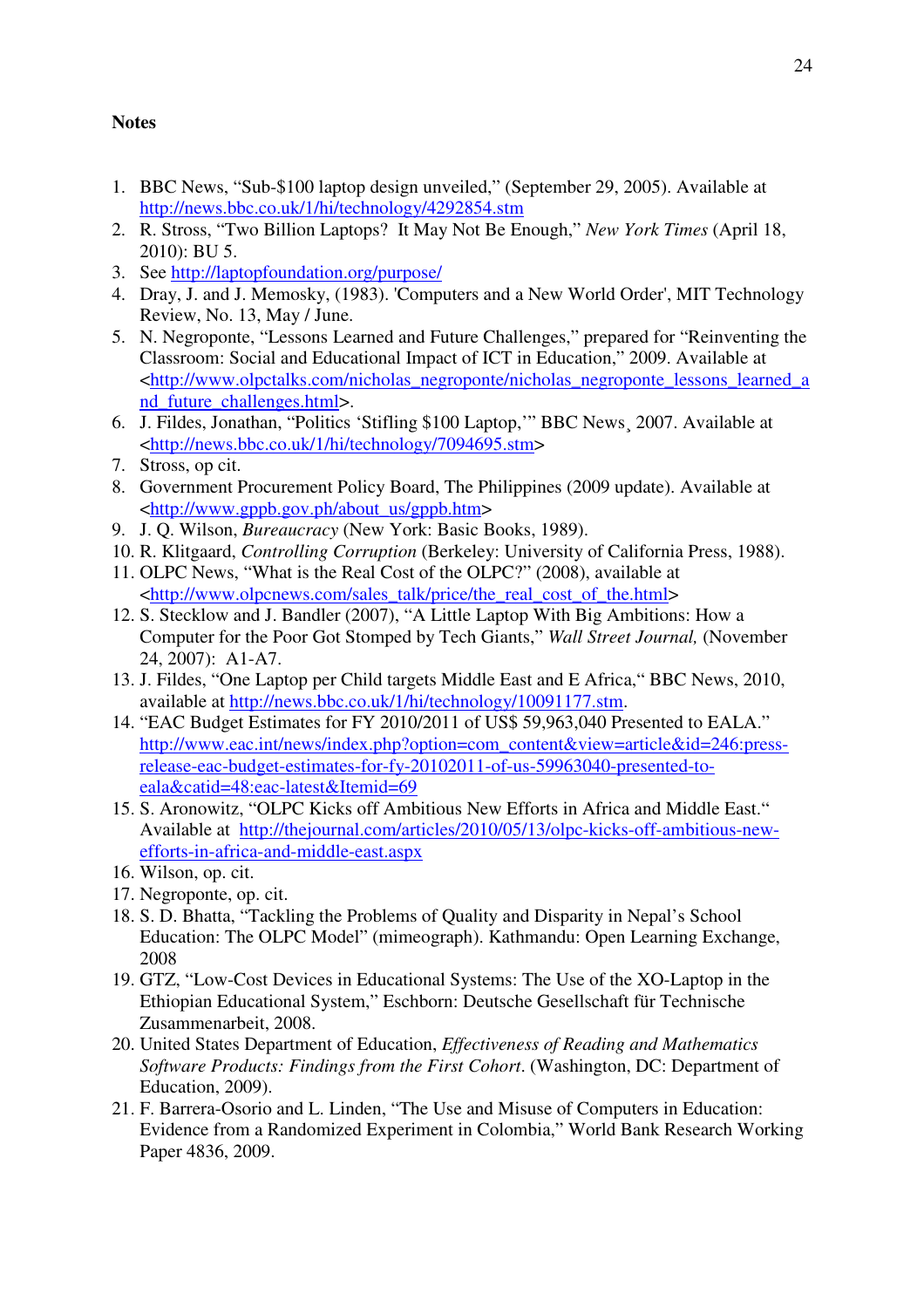- 22. O. Malamud and C. Pop-Eleches, "Home Computer Use and the Development of Human Capital," working paper, National Bureau of Economic Research, 2010.
- 23. Z. Portillo, "Child laptop scheme held back by training shortage in Peru," *Scidev.net* (July 20, 2010). Available at http://www.scidev.net/en/new-technologies/digitaldivide/news/child-laptop-scheme-held-back-by-training-shortage-in-peru.html
- 24. Two World Bank reports are informative: *Information and Communications for Development: Global Trends and Policies (*Washington, DC: World Bank, 2006) and *Global Economic Prospects: Technology Diffusion in the Developing World*  (Washington, DC: World Bank, 2008).
- 25. C. Avgerou, "Information Systems in Developing Countries: A Critical Research Review," *Journal of Information Technology*, 23/3 (2008): 133-46.
- 26. T. Ogden, "Computer Error?" Miller-McCune, 2009. Available at <http://www.millermccune.com/business\_economics/computer-error-1390?article\_page=1>
- 27. A. Banerjee and E. Duflo, "Addressing Absence," *Journal of Economic Perspectives*, 20/1 (2006): 117-32.
- 28. Stecklow and Bandler, op. cit.
- 29. R. Widmer, H. Oswald-Krapf, S. Deepali, M. Schnellmann, and H. Böni, "Global Perspectives on e-Waste," *Environmental Impact Assessment Review*, 25 (2005): 436- 458.
- 30. T. Winans, and J. S. Brown, "Cloud Computing: A Collection of Working Papers," (New York: Deloitte, 2009).
- 31. T. Vazquez, "Digital Democracy," *Americas Quarterly* (Winter 2009). Available at http://www.americasquarterly.org/node/370
- 32. See http://www.microsoft.com/windows/multipoint/
- 33. Stross, op. cit.
- 34. See, for example, J. Piaget and B. Inhelder, *The Child's Conception of Space* (New York: Norton, 1967).
- 35. S. Papert, *Mindstorms: Children, Computers, and Powerful Ideas* (New York: Basic Books, 1980): 8-9.
- 36. I. Krstic, "Sic transit Gloria Laptopi," 2008. Available at http://radian.org/notebook/sictransit-gloria-laptopi
- 37. R. Nisbett, *The Geography of Thought: How Asians and Westerners Think Differently* (New York: Free Press, 2003) provides a thorough literature review.
- 38. S. Hamm, G. Smith, and N. Lakshman, "Social Cause Meets Business Reality," *BusinessWeek* (June 16, 2008): 48-57.
- 39. Negroponte, op. cit.
- 40. S. Hart, *Capitalism at the Crossroads: The Unlimited Opportunities in Solving the World's Most Difficult Problems* (Philadelphia: Wharton School Publishing, 2005).
- 41. D. Chapman, "Education," in *Fighting Corruption in Developing Countries*, B. Spector, ed. (West Hartford, CT: Kumarian Press, 2005): 65-78.
- 42. Negroponte, op. cit.
- 43. W. Easterly, *The White Man's Burden* (Oxford: Oxford University Press, 2006).
- 44. C.K. Prahalad, *The Fortune at the Bottom of the Pyramid: Eradicating Poverty Through Profits*. (Philadelphia: Wharton School Publishing, 2005).
- 45. Hart, op. cit., p. 75.
- 46. Prahalad, op. cit.
- 47. IFC, *The Next 4 Billion* (Washington, DC: International Finance Corporation, 2007).
- 48. S. Arrowsmith and M. Trybus, *Public Procurement: The Continuing Revolution* (The Hague: Kluwer, 2003).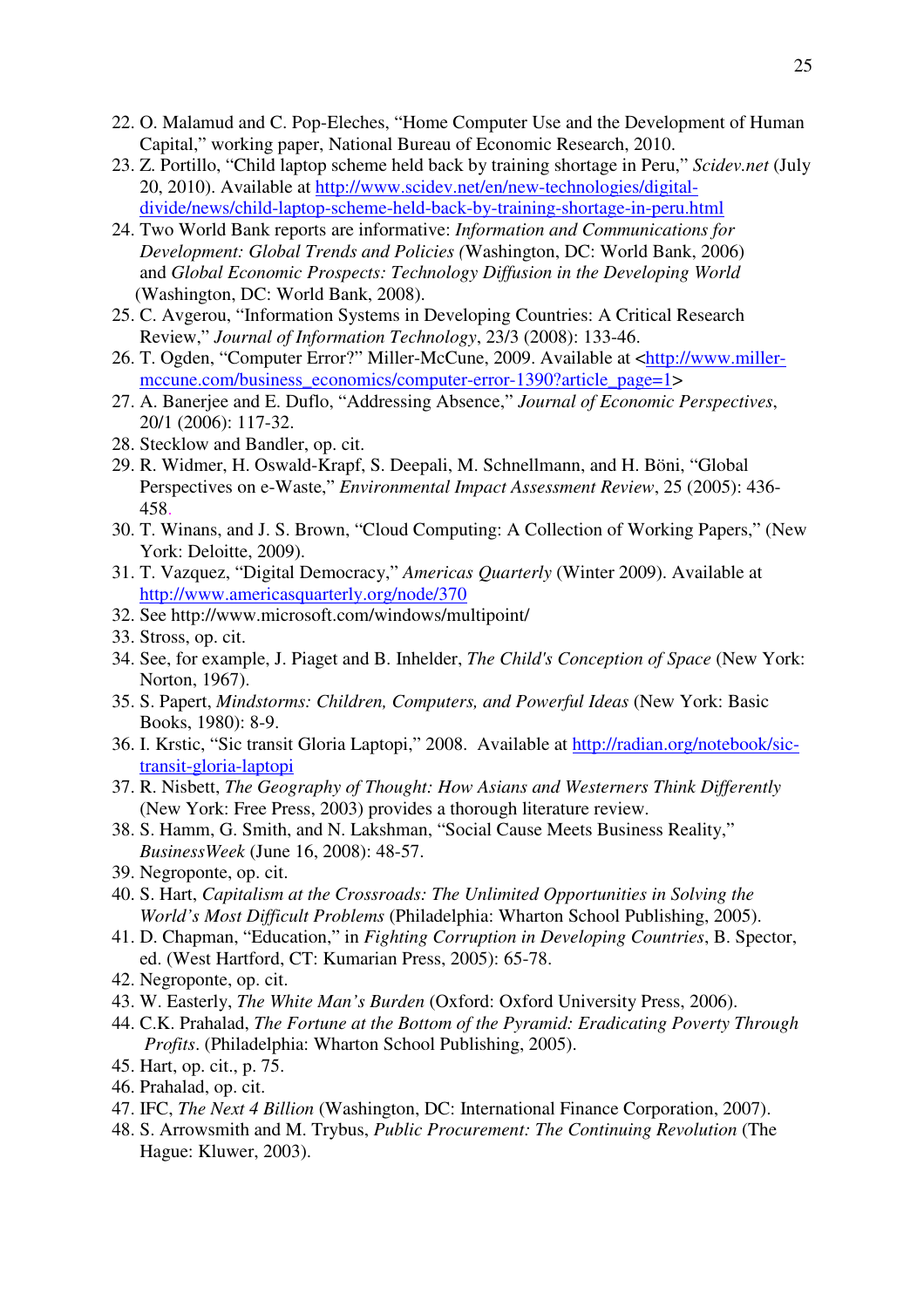- 49. E. Yujuico, "Connecting the Dots in Social Entrepreneurship Through the Capabilities Approach," *Socio-Economic Review* 6/3 (2008): 493-513.
- 50. K. Kraemer, J. Dedrick and P. Sharma, "One Laptop per Child: Vision vs. Reality," *Communications of the ACM*, 52/1, (2008): 66-73.
- 51. OLPC Foundation Financial Statements December 31, 2008 and 2007. Lutz and Carr Independent Auditor's Report.
- 52. See http://blog.laptop.org/2009/01/07/refocusing-on-our-mission/
- 53. N. Bilton, 'One Laptop Per Child in Tablet Effort,' *New York Times* (May 31, 2010): B4.
- 54. W. Roush, 'One Tablet Per Child ?' Available at http://www.fool.com/investing/general/2010/06/04/one-tablet-per-child.aspx
- 55. S. Vachani and N. C. Smith, "Socially Responsible Distribution: Distribution Strategies for Reaching the Bottom of the Pyramid," *California Management Review*, 50/2 (Winter 2008): 52-84.
- 56. United Nations, *Creating Value for All, Strategies for Doing Business with the Poor.* (New York: United Nations Development Program, 2008).
- 57. UNESCO, *Guide to Measuring Information and Communication Technologies in Education. (*Montreal: UNESCO Institute for Statistics, 2009).
- 58. J. Peloza and L. Falkenberg, "The Role of Collaboration in Achieving Corporate Social Responsibility Objectives," *California Management Review*, 51/3 (Spring 2009): 95-113.
- 59. Negroponte, op. cit.
- 60. M. Edwards, *Just Another Emperor? The Myths and Realities of Philanthrocapitalism* (New York: Demos, 2008).
- 61. B. Nalebuff, and A. Bradenburger, *Co-opetition* (New York: Doubleday, 1996).
- 62. Stecklow and Bandler, op. cit.
- 63. Nalebuff and Bradenburger, op. cit.
- 64. B. Einhorn, "Netbook Sales Keep Quanta Competitive," *BusinessWeek* (May 21, 2009) Available at

<http://www.businessweek.com/magazine/content/09\_22/b4133043584164.htm>

- 65. C. Lee and A. Saxenian, "Coevolution and Coordination: A Systemic Analysis of the Taiwanese Information Technology Industry," *Journal of Economic Geography,* 8 (2008): 157-180.
- 66. World Bank, *Global Economic Prospects: Technology Diffusion in the Developing World* (Washington, DC: World Bank, 2008).
- 67. M. Bengtsson and S. Kock, "'Co-opetition' in Business Networks—to Cooperate and Compete Simultaneously," *Industrial Marketing Management*, 29/5 (2000): 411-26.
- 68. S. Hamm, "Negroponte Seeks a Laptop CEO," *BusinessWeek* (March 5, 2008).
- 69. E. Yujuico, "All Modes Lead to Home: Assessing the State of the Remittance Art," *Global Networks* 9/1 (2009): 63-81.
- 70. L. Waverman, M. Meschi, and M. Fuss (2005), "The Impact of Telecoms on Economic Growth in Developing Countries," in Vodafone, *Africa: The Impact of Mobile Phones*.
- 71. P. Kotler and N. Lee, *Up and Out of Poverty: The Social Marketing Solution* (Upper Saddle: Wharton School Publishing, 2009).
- 72. J. Fildes, "Glimpsing Nigeria's digital lifeline" (BBC News, November 28, 2007). Available at: http://news.bbc.co.uk/1/hi/technology/7115348.stm
- 73. A. Kleiner, "The Life's Work of a Thought Leader: C.K. Prahalad," *Strategy + Business* (August 9, 2010). Available at: http://www.strategy-business.com/article/00043?gko=bcd57
- 74. S. Corbett, "Can the Cellphone Help End Global Poverty?" *New York Times Magazine* (April 13, 2008).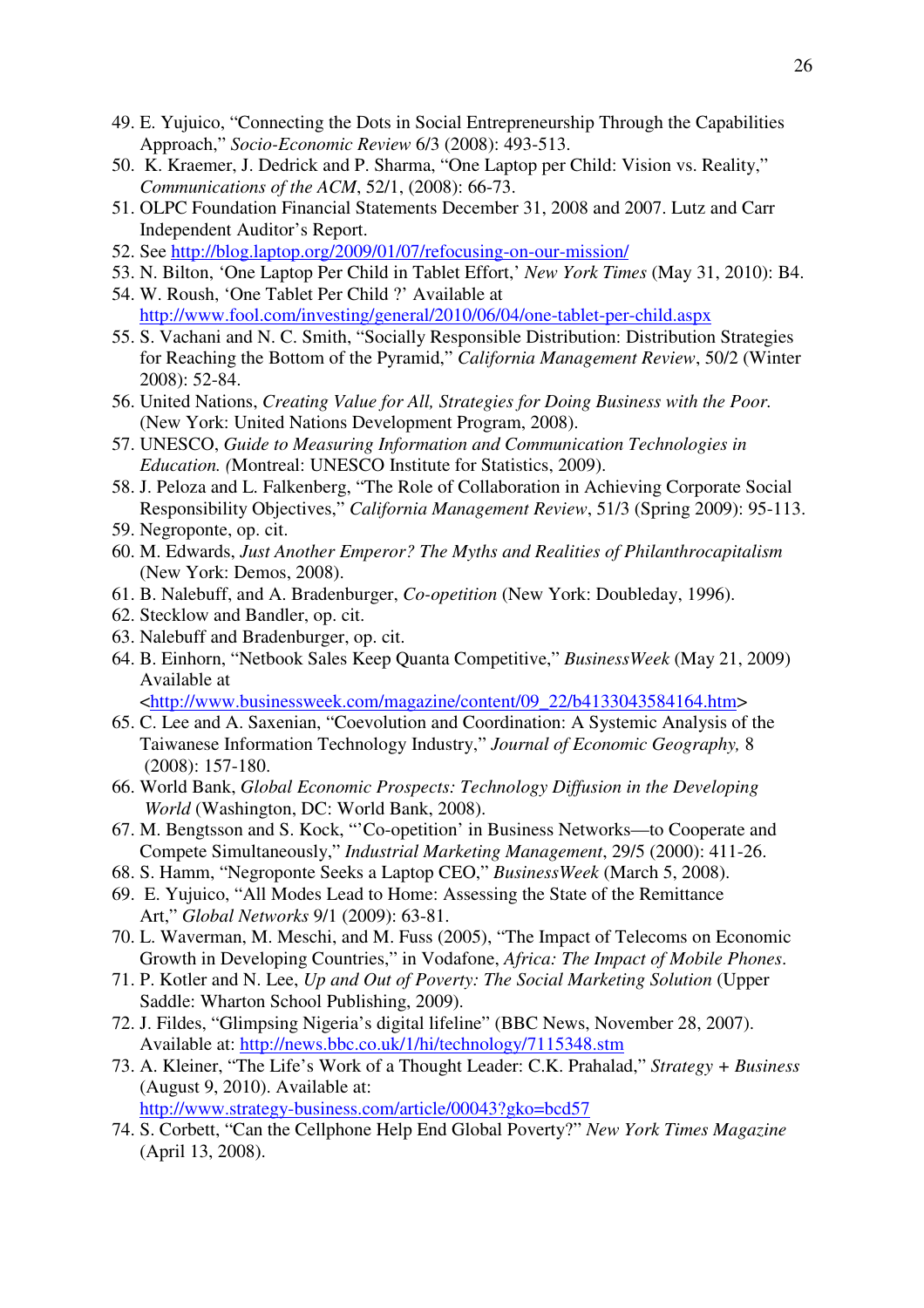| Energy efficiency       | Computer 90% more energy efficient than typical "Wintel" laptop |
|-------------------------|-----------------------------------------------------------------|
| <b>Input Devices</b>    | Direct sensor input for Turtle Art mathematical programming     |
| Display                 | Screen can be read in direct sunlight                           |
| <b>Shock Resistance</b> | Laptop not damaged by falls of up to five feet                  |
| <b>Water Resistance</b> | Unit is spill-proof                                             |
| Networking              | Mesh networking allows laptops to act as routers for others     |
| Cost                    | \$199 as of 2010                                                |
|                         |                                                                 |

\_\_\_\_\_\_\_\_\_\_\_\_\_\_\_\_\_\_\_\_\_\_\_\_\_\_\_\_\_\_\_\_\_\_\_\_\_\_\_\_\_\_\_\_\_\_\_\_\_\_\_\_\_\_\_\_\_\_\_\_\_\_\_\_\_\_\_\_\_\_\_\_\_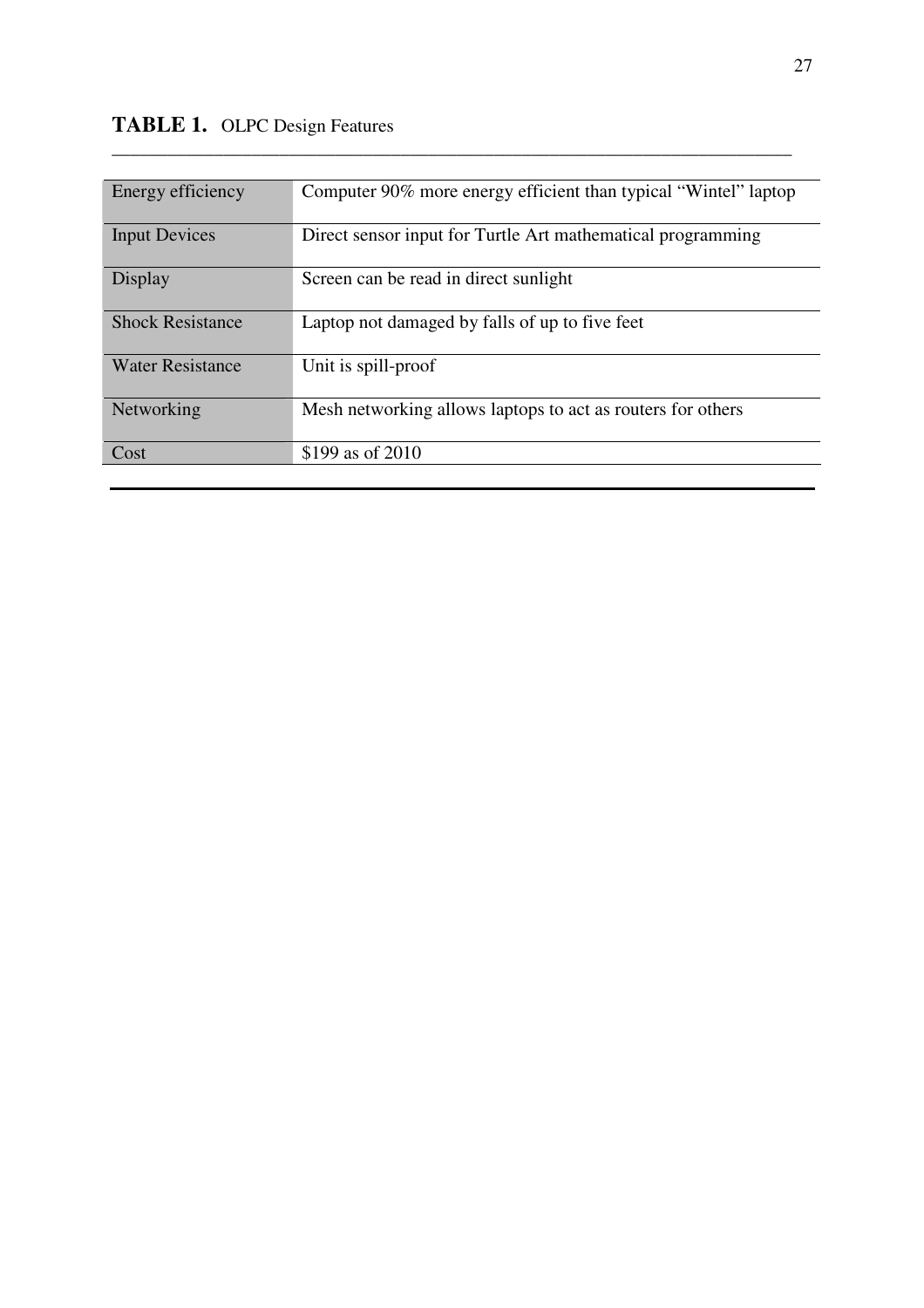### **TABLE 2.** 5Es of Public Procurement and Their Main Questions

| Economy       | Is concerned with public expenditures                              |  |
|---------------|--------------------------------------------------------------------|--|
|               | Can our city, province, state, or region afford this option?       |  |
|               | What are the upfront and continuing costs of operation?            |  |
|               | What is the service life of this expenditure?                      |  |
|               | Do other vendors provide similar, less expensive offerings?        |  |
| Effectiveness | Is concerned with meeting public goals                             |  |
|               | Can we justify this program to our taxpayers?                      |  |
|               | How does this option help spur development in a broader sense?     |  |
|               | How adaptable is this option to our specific circumstances?        |  |
|               | Does this option help meet development objectives like the         |  |
|               | Millennium Development Goals that demonstrate progress?            |  |
|               | What measurable and comparable outcomes have others had with       |  |
|               | this option?                                                       |  |
| Efficiency    | Is concerned with the ratio of outputs to inputs                   |  |
|               | Can more basic poverty alleviation measures yield clearer results? |  |
|               | Can we get similar or better results for less via other options?   |  |
|               | Does this option improve on our previous public procurement?       |  |
|               | Does this option allow updates to forestall obsolescence?          |  |
| Equity        | Is concerned with distributing costs and benefits                  |  |
|               | What do various parties shoulder in relation to what they receive? |  |
|               | Who gets to use these products and services when and where?        |  |
|               | Does this option, by its nature, limit public availability?        |  |
|               | If so, what decision rules determine access?                       |  |
|               | Does this option create employment opportunities?                  |  |
| Expectations  | Is concerned with tacit assumptions                                |  |
|               | Can this innovation change cultural understandings?                |  |
|               | Can social systems cope with the changes innovations bring?        |  |
|               | Can individuals misappropriate to private and not public benefit?  |  |
|               | Does this innovation redistribute power and influence?             |  |
|               | Does this innovation disrupt our way of life?                      |  |
|               |                                                                    |  |

\_\_\_\_\_\_\_\_\_\_\_\_\_\_\_\_\_\_\_\_\_\_\_\_\_\_\_\_\_\_\_\_\_\_\_\_\_\_\_\_\_\_\_\_\_\_\_\_\_\_\_\_\_\_\_\_\_\_\_\_\_\_\_\_\_\_\_\_\_\_\_\_\_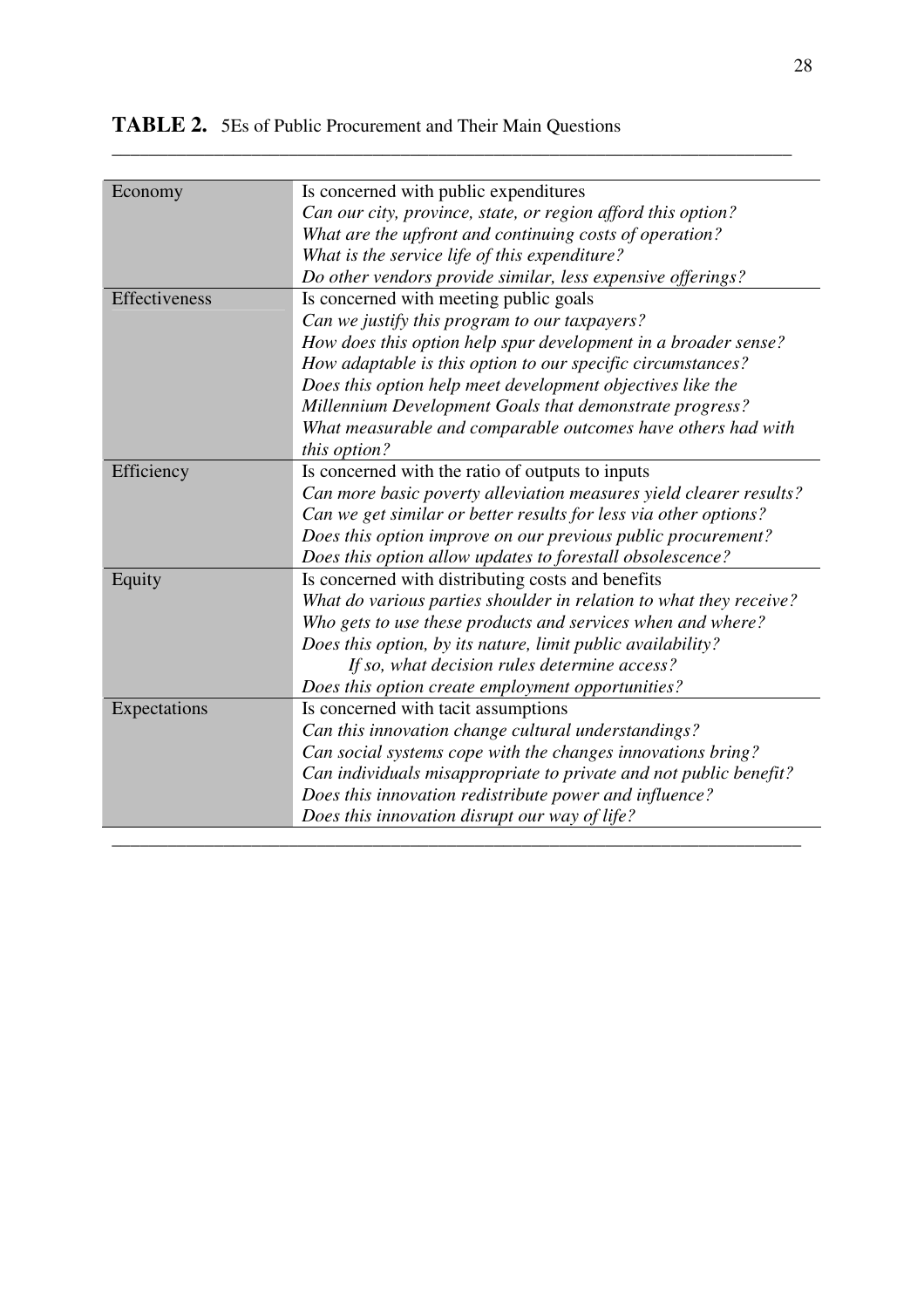|                                  | <b>Original Effort</b>                                | <b>Marketing-oriented</b><br><b>Focus</b> on<br>Government<br><b>Buyers</b> | <b>Marketing-oriented</b><br><b>Focus on Consumer</b><br><b>Buyers</b> |
|----------------------------------|-------------------------------------------------------|-----------------------------------------------------------------------------|------------------------------------------------------------------------|
| Factors Taken into<br>Account    | Clean sheet in<br>software, hardware,<br>and pedagogy | Economy, efficiency,<br>effectiveness, equity<br>and expectations           | Consumption vs.<br>non-consumption;<br>market-based                    |
| <b>Marketing Message</b>         | [Skepticism about]<br>marketing concepts]             | Fit with educational<br>system; advance<br>development metrics              | Fun and learning; not<br>just for kids                                 |
| Competition                      | Largely unexpected                                    | Other PCs, network<br>configurations                                        | Constellation of ICTs                                                  |
| Dealing With<br>Corruption       | No systematic<br>approach                             | Ensure fair<br>procurement                                                  | Ensure fair<br>competition                                             |
| Culture in targeted<br>countries | Largely unconsidered                                  | Understanding of<br>governmental<br>priorities in LDCs                      | Understanding of<br>parents' priorities                                |
| Stakeholder<br>Relations         | Adversarial                                           | Collaborative                                                               | Co-opetitive                                                           |

**TABLE 3.** Possible Approaches to Marketing OLPC